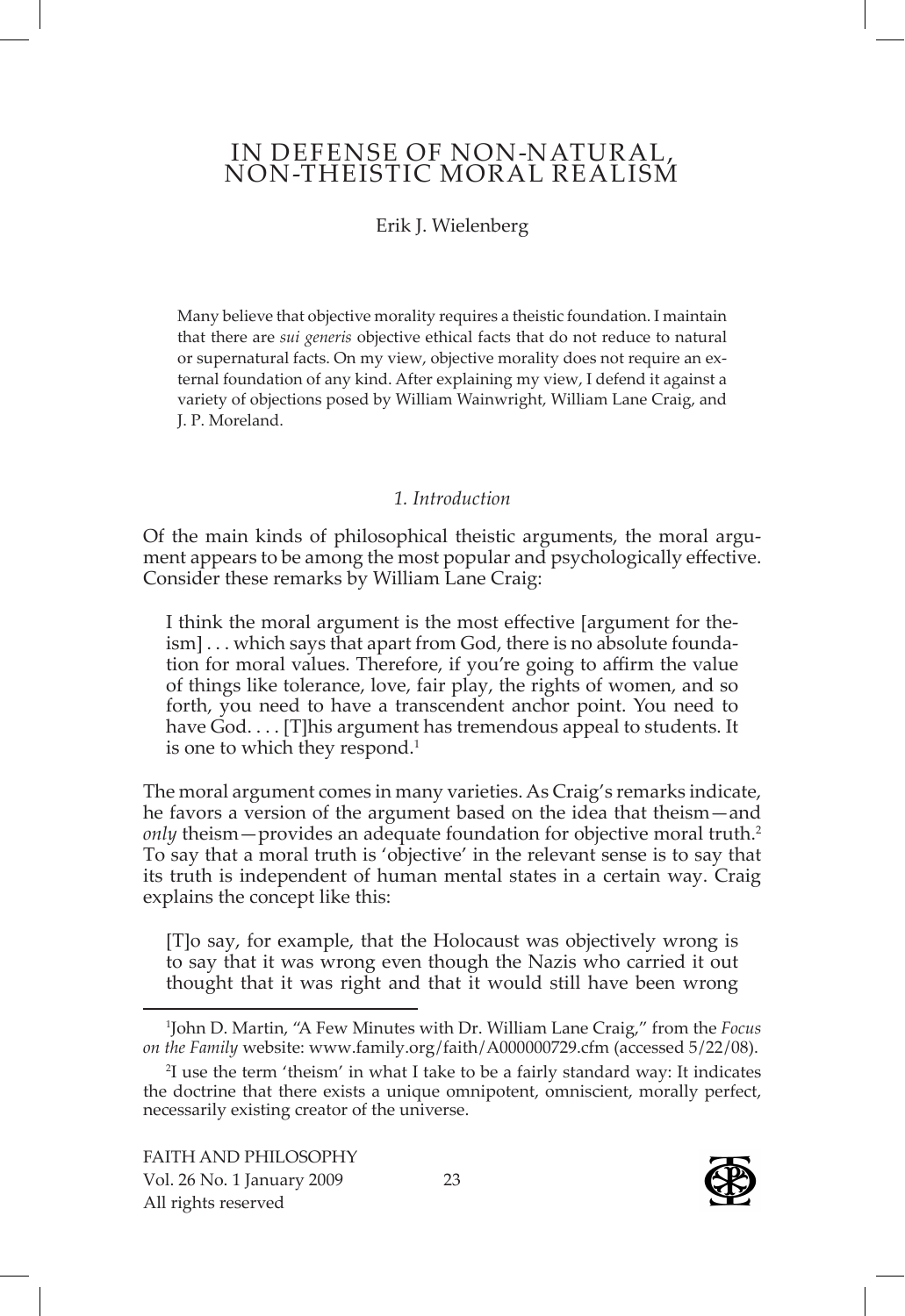even if the Nazis had won World War II and succeeded in exterminating or brainwashing everyone who disagreed with them.<sup>3</sup>

In this paper I explain and defend a view that might be given the catchy title *non-natural non-theistic moral realism*. 4 It is a version of *moral realism* in that it implies that there exist ethical facts that are objective in the sense just explained. It is *non-natural* in that it implies that ethical facts and properties are not reducible to natural facts and properties. And it is *non-theistic* in that it implies that objective morality does not require a theistic foundation; indeed, the view implies that objective morality does not require an external foundation at all. In calling the view *non-theistic* I do not mean to imply that the view entails atheism; the view is compatible with theism as well as atheism. But it does imply that there are objective ethical facts even if atheism is true.

After explaining the basic elements of this view, I defend it against a variety of objections raised by William Wainwright, William Craig, and J. P Moreland. Each of these critics favors some version of the view that theism grounds objective morality. I will provide a defense of my view in that I will seek to show that none of the objections to my view raised by these critics that I discuss here yields a good reason to prefer a theismbased approach to objective morality over my own approach. This defense, if successful, contributes to the larger project of showing that theistic moral arguments rooted in the notion that there are objective moral truths only if the traditional God of monotheism exists are philosophically flawed, whatever their popularity.<sup>5</sup>

Because my theistic opponents and I agree that there are objective ethical facts, I will not present any positive arguments for the existence of such facts in this paper. Those who are suspicious of the whole idea of objective ethical truth may nevertheless find the paper of interest in that it touches on issues that are relevant to some of the popular reasons for skepticism about realism in ethics.<sup>6</sup>

#### *2. The Basic View*

A fundamental category of existing thing is the category of *states of affairs*. States of affairs are necessarily existing abstract entities that obtain or fail to obtain. *Facts* are obtaining or actual states of affairs; among these, some are contingent, meaning they obtain in some but not all metaphysically possible worlds, whereas others are necessary, meaning they obtain in all

<sup>3</sup> William Lane Craig and Walter Sinnott-Armstrong, *God? A Debate Between a Christian and an Atheist* (Oxford: Oxford University Press, 2004), p. 17. For a more detailed explanation of the sort of objectivity involved here, see Michael Huemer, *Ethical Intuitionism* (New York: Palgrave Macmillan, 2005), pp. 2–4.

<sup>4</sup> I should note that throughout the paper I use the terms 'moral' and 'ethical' synonymously.

<sup>5</sup> For additional elements of this larger project, see Erik Wielenberg, *Value and Virtue in a Godless Universe* (New York: Cambridge University Press, 2005).

<sup>6</sup> Thanks to Tom Flint and an anonymous reader for *Faith and Philosophy* for assistance in clarifying some of the key claims in this introductory section.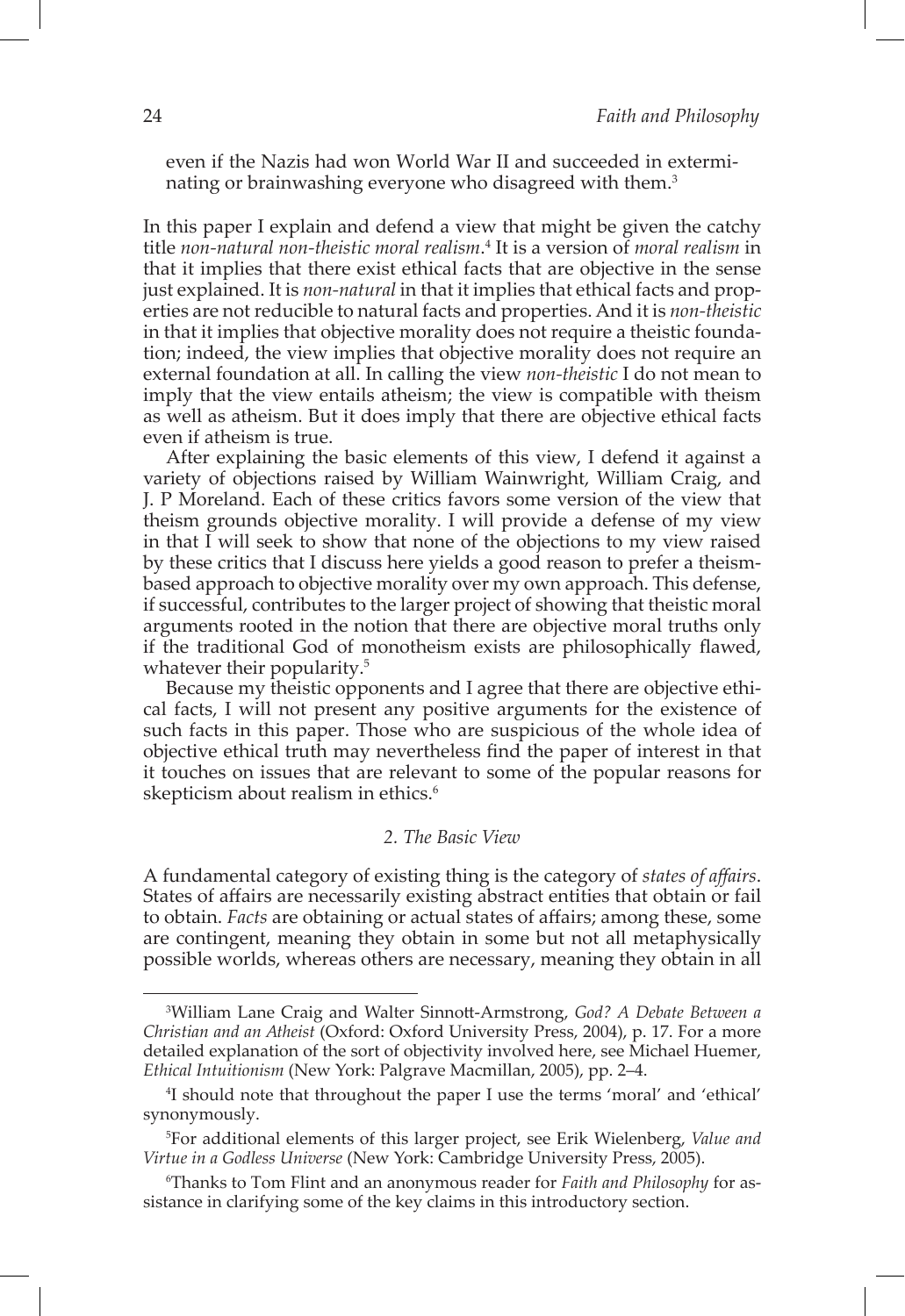## *defense of moral realism* 25

metaphysically possible worlds.<sup>7</sup> The state of affairs in which Alvin Plantinga is a philosopher obtains contingently; the state of affairs in which Alvin Plantinga is not identical to the number two obtains necessarily. Among states of affairs that obtain necessarily, some are relatively uninteresting in that the sentences that express them are devoid of substantive content. The state of affairs in which all bachelors are unmarried may fall into this category. But other necessary states of affairs are not trivial in this way.<sup>8</sup> Many theists maintain that the state of affairs in which God exists is a substantive, interesting state of affairs that holds in all metaphysically possible worlds.9

Some facts obtain because of the obtaining of other states of affairs. Consider, for example, the fact that the bottle of water in my office is suspended about four feet from the surface of the earth. This state of affairs obtains because another state of affairs obtains—namely, that the bottle is sitting on the surface of the desk in my office.<sup>10</sup> Some states of affairs that obtain are what we may call *brute facts*; their obtaining is not explained by the obtaining of other states of affairs.<sup>11</sup> Theists typically maintain that the fact that God exists is a brute fact. As Richard Swinburne puts it, "[n]o other agent or natural law or principle or necessity is responsible for the existence of God. His existence is an ultimate brute fact. $^{712}$  Many such theists also maintain that God exists necessarily. There is, therefore, a tradition in monotheism according to which the fact that God exists is a substantive, metaphysically necessary, brute fact. Craig, among others, belongs to this tradition.<sup>13</sup>

Some states of affairs involve ethical properties, properties like moral rightness, moral wrongness, goodness, evil, virtue, vice, and the like. Ethical properties are *sui generis* properties that are not reducible to other kinds of properties, including natural properties that can be studied by the empirical sciences and supernatural properties involving God. The view

9 See, for example, Plantinga, *Nature of Necessity*, pp. 215–216.

<sup>10</sup>Other states of affairs—e.g., states of affairs involving gravity—may also play an explanatory role here.

<sup>11</sup>I should emphasize that bruteness is an ontological rather than epistemological concept; that a given fact is brute does not imply that it cannot be proven or inferred from other things one knows. Also, that a fact is brute is consistent with it being explained *by itself* (if this makes sense); this possibility is briefly explored in section 3 below.

12Richard Swinburne, *The Coherence of Theism* (Oxford: Oxford University Press, 1977), p. 267.

<sup>7</sup> I am working with Alvin Plantinga's notion of states of affairs and metaphysical necessity (sometimes called "broad logical necessity") here. See Alvin Plantinga, *The Nature of Necessity* (Oxford: Oxford University Press, 1974), pp. 2, 44–45. For more on this understanding of states of affairs, see Roderick Chisholm, "The Defeat of Good and Evil," *Proceedings and Addresses of the American Philosophical Association* 42 (1968–1969), p. 23.

<sup>8</sup> In the old days, philosophers used the terms 'analytic' and 'synthetic' to mark out the distinction to which I am alluding here.

<sup>13</sup>William Lane Craig, "Reply to Objections," in *Does God Exist? The Craig-Flew Debate*, ed. Stan Wallace (Burlington, VT: Ashgate, 2003), pp. 157, 162–163.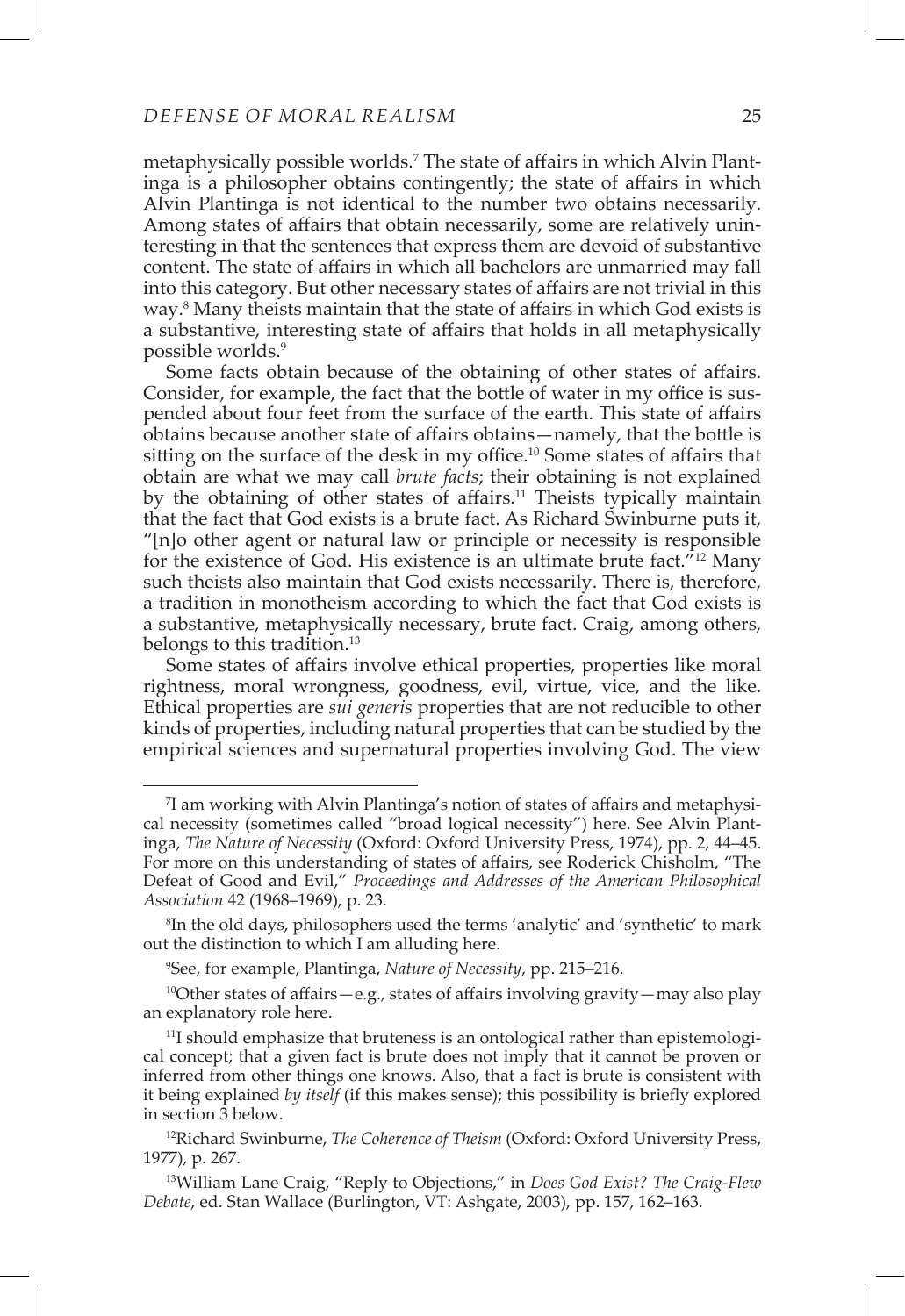I hold is thus best characterized not as naturalism or supernaturalism but rather as *non-naturalism*. 14

Some ethical states of affairs obtain; indeed, some of them obtain necessarily. Consider, for instance, the state of affairs in which it is morally wrong to torture the innocent just for fun and the state of affairs in which pain is intrinsically bad (that is, bad in its own nature, or in and of itself). These states of affairs obtain not just in the actual world but in all metaphysically possible worlds. Other ethical states of affairs hold contingently. For instance, suppose that by pushing a certain button I would knowingly torture an innocent person just for fun. This means that it is wrong for me to push the button, but this state of affairs holds contingently because there are possible worlds in which my pushing the button would not have such a nefarious result.

Of the ethical states of affairs that obtain necessarily, at least some are brute facts.<sup>15</sup> That pain is intrinsically bad is not explained in terms of other states of affairs that obtain. Moreover, at least some necessarily obtaining brute ethical facts are not trivial but substantive.<sup>16</sup> Therefore, I have an ontological commitment shared by many theists: I am committed to the obtaining of substantive, metaphysically necessary, brute facts. Some ethical facts fall into this category; I call such facts *basic ethical facts*. Such facts are the foundation of (the rest of) objective morality and rest on no foundation themselves. To ask of such facts, "where do they come from?" or "on what foundation do they rest?" is misguided in much the way that, according to many theists, it is misguided to ask of God, "where does He come from?" or "on what foundation does He rest"? The answer is the same in both cases: They come from nowhere, and nothing external to themselves grounds their existence; rather, they are fundamental features of the universe that ground other truths.<sup>17</sup>

<sup>15</sup>I should emphasize that I do *not* hold that any metaphysically necessary state of affairs *must* also be brute; I agree with Craig's view that necessary truths can "stand in relations of explanatory priority to one another"; see Craig, "Reply," in Wallace, *Craig-Flew Debate*, p. 169.

16See Moore, *Principia Ethica*, pp. 7 and 143.

<sup>14</sup>For a useful characterization of the three meta-ethical approaches mentioned here, see David Brink, *Moral Realism and the Foundations of Ethics* (Cambridge: Cambridge University Press, 1989), pp. 22–23. G. E. Moore is perhaps the most well-known defender of the sort of non-naturalism I hold; see his *Principia Ethica* (Cambridge: Cambridge University Press, 1903). The view has seen something of a resurgence in recent years; see, for example, Colin McGinn, *Ethics, Evil, and Fiction* (Oxford: Oxford University Press, 1997), pp. 7–60; Russ Shafer-Landau, *Moral Realism: A Defence* (Oxford: Oxford University Press, 2003); and Huemer, *Ethical Intuitionism*. Elsewhere I characterized my view as a version of naturalism, but the label 'non-naturalism' is more appropriate given the way these terms are typically used in the field of meta-ethics.

<sup>17</sup>Richard Swinburne endorses a similar view; see Swinburne, *Coherence of Theism*, pp. 183–209. There *may* be an important difference between Swinburne's view and my own; Swinburne characterizes the basic ethical facts as "analytic," whereas I maintain that they are synthetic. However, it may be that Swinburne is using 'analytic' in a non-standard way so that my basic view in this area is identical to his; see Craig, "Reply," in Wallace, *Craig-Flew Debate*, p. 186, n. 52.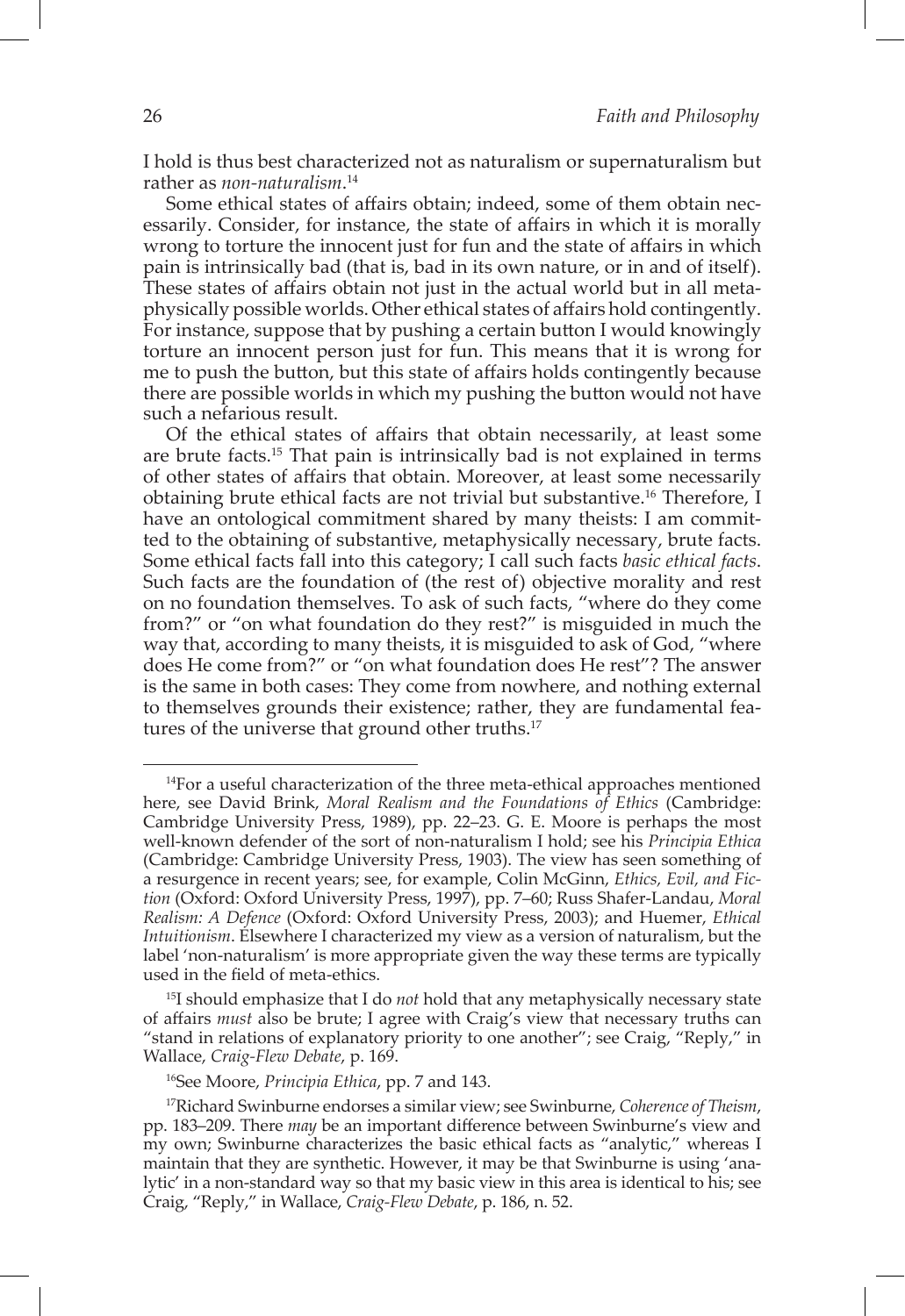#### *3. Supervenience*

It is widely held that if moral properties are exemplified at all, they supervene on non-moral properties.<sup>18</sup> This supervenience thesis entails at least that any two possible entities that are identical with respect to their non-moral properties are identical with respect to their moral properties. William Wainwright explains this idea as follows:

On objectivist accounts . . . rightness supervenes on instances of truthtelling, and goodness supervenes on pleasurable consciousness and certain character types (those exhibited by Marcus Aurelius, for example, or St. Francis). In addition, the connection between the base properties and the supervenient properties is necessary.19

## J. L. Mackie famously finds this alleged relationship puzzling:

What is the connection between the natural fact that an action is a piece of deliberate cruelty—say, causing pain just for fun—and the moral fact that it is wrong? It cannot be an entailment, a logical or semantic necessity. Yet is it not merely that the two features occur together. The wrongness must somehow be 'consequential' or 'supervenient'; it is wrong because it is a piece of deliberate cruelty. But just *what in the world* is signified by this 'because'?<sup>20</sup>

The answer, I think, is that 'because' here indicates metaphysical necessity. It is true in all metaphysically possible worlds that causing pain just for fun is wrong. This is the sense in which a given action is wrong *because* it is a piece of deliberate cruelty.<sup>21</sup> Mackie assumes without argument that there is no such thing as metaphysical necessity. The argument from queerness, therefore, simply begs the question against the view I hold.<sup>22</sup> Indeed, it begs the question against any view that countenances substantive, metaphysically necessary truths, and hence begs the question against much of contemporary analytic philosophy of religion.

Wainwright maintains that the moral supervenes on the non-moral but suggests that such supervenience is more at home in a theistic universe than in a non-theistic one: "[T]he connection between the base property and the supervenient property can seem mysterious. For, in the absence

<sup>18</sup>See, for example, Huemer, *Ethical Intuitionism*, p 202 and p. 280, n. 7; Shafer-Landau, *Moral Realism*, pp. 77–78; Graham Oppy, *Arguing about Gods* (Cambridge: Cambridge University Press, 2006), p. 353; and Swinburne, *Coherence of Theism*, p. 185.

<sup>19</sup>William J. Wainwright, *Religion and Morality* (Burlington, VT: Ashgate, 2005), p. 66.

<sup>20</sup>J. L. Mackie, *Ethics: Inventing Right and Wrong* (New York: Penguin, 1977), p. 41.

 $21A$  bit more precisely, the idea here is that of one property entailing another in the sense that necessarily, anything that has the property of being an instance of causing pain just for fun also has the property of moral wrongness; see Plantinga, *Nature of Necessity*, p. 65, n. 1.

<sup>&</sup>lt;sup>22</sup>See Quentin Smith, Ethical and Religious Thought in Analytic Philosophy of Lan*guage* (New Haven: Yale University Press, 1997), p. 173.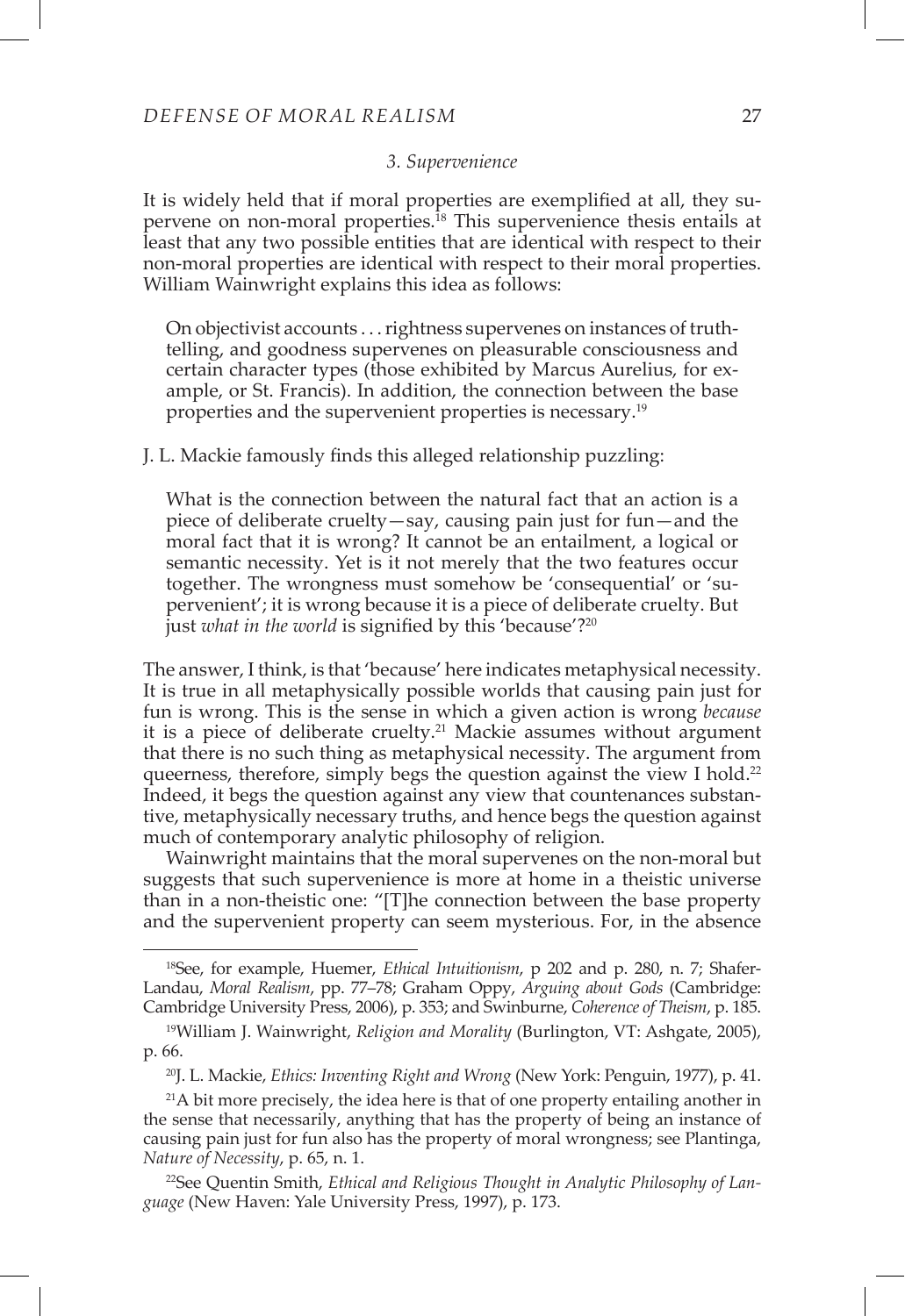of further explanation, the (necessary) connection between these radically different sorts of properties  $\dots$  is just an inexplicable brute fact."<sup>23</sup> On my approach, the supervenience relationships under discussion here are logically equivalent to certain basic ethical facts. For example, the claim that the property of intrinsic badness supervenes on the property of pain is logically equivalent to the claim that necessarily, pain is intrinsically bad. So my view does have the feature that worries Wainwright; on my view, at least some of the supervenience relationships between moral and non-moral properties are brute facts. Is this a problem for my view? More precisely, does this aspect of my view constitute a reason to prefer an alternative view according to which the supervenience relationships in question are grounded in a perfect, necessarily existing God?

Wainwright at one point suggests that while trivial necessary truths do not require explanations, non-trivial ones  $\rm{do}^{24}$  If this is true, my approach is unacceptable because it posits brute, non-trivial necessary (ethical) truths. My response is to reject Wainwright's principle. Wainwright supports the principle by offering examples of non-trivial necessary truths that, intuitively, seem to require explanations. But this only shows that some such truths require explanations, not that all do. Are there examples of non-trivial necessary truths that do not require explanations? Ironically, many theists are committed to the existence of just such an example: that God exists. Such theists must join with me in rejecting Wainwright's principle. Without any general principle to guide us, we are left to consider putative non-trivial necessary truths on a caseby-case basis to determine which ones stand in need of further explanation. For what it is worth, the ethical claim that pain is intrinsically bad seems to me not to cry out for further explanation; indeed, I find it *less* in need of explanation than the existence of a perfect person who created the universe.

Interestingly, Wainwright appears ultimately not to accept the general principle upon which the objection of the previous paragraph rests. In his discussion of the objection he asserts that "'[b]roadly' necessary truths do [stand in need of explanation]," but a footnote to this sentence reads: "Or at least some of them."<sup>25</sup> Elsewhere, he argues that the existence of God does not cry out for explanation but that necessary ethical facts do.<sup>26</sup> If correct, this claim might constitute a reason to prefer a theistic view that grounds objective morality in a necessarily existing God over my view; my view would be *more* mysterious than the theistic alternative.

Wainwright offers two reasons for his claim that God's existence does not cry out for explanation but necessary ethical facts do. The first is that

<sup>23</sup>Wainwright, *Religion and Morality*, p. 66. Also see J. P. Moreland and William Craig, *Philosophical Foundations for a Christian Worldview* (Downers Grove, IL: InterVarsity Press, 2003), p. 493. Interestingly, Mackie also shows some sympathy for this kind of argument; see John Mackie, *The Miracle of Theism* (Oxford: Oxford University Press, 1982), pp. 115–118.

<sup>24</sup>Wainwright, *Religion and Morality*, p. 66.

<sup>25</sup>Ibid., p. 66, n. 48.

<sup>26</sup>William J. Wainwright, "Response to Maria Antonaccio," *Conversations in Religion and Theology* 4.2 (November 2006), p. 224.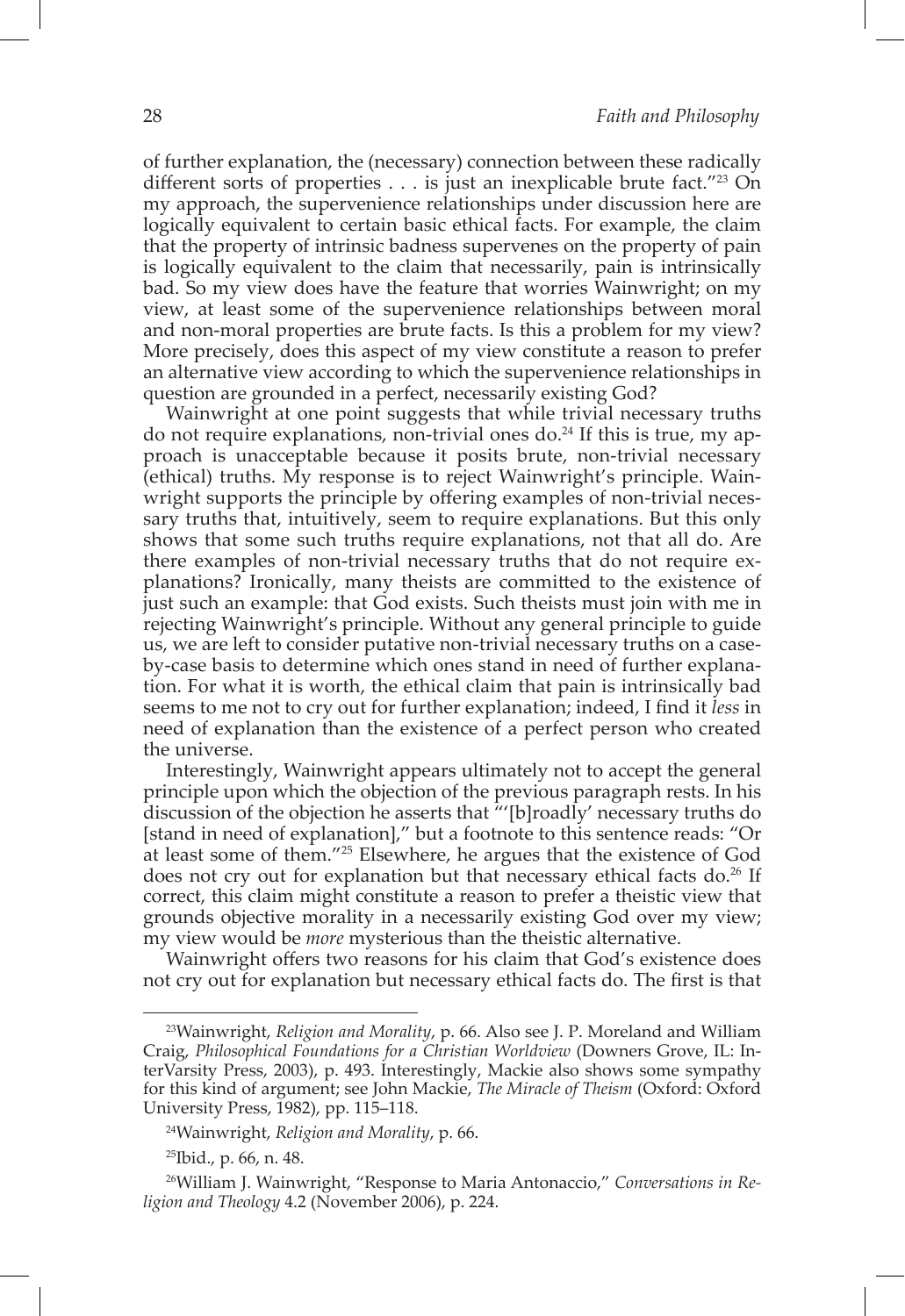## *defense of moral realism* 29

God is essentially causeless whereas ethical facts are not.<sup>27</sup> That is, there is no possible world in which God is caused to exist whereas, for any (possibly true) ethical state of affairs, there is some world in which it is caused to obtain. But why think this? My view is that at least some ethical facts *are* essentially causeless. For example, it seems to me that there is no possible world in which the state of affairs that pain is intrinsically bad is caused to obtain.

To support his contention that no ethical facts are essentially causeless, Wainwright says that "[a]n indication of this fact is that we can coherently *conceive* that moral facts have causes. Divine command theories, for example, are not obviously incoherent."<sup>28</sup> Note the weak sense of conceivability Wainwright employs here; he says that divine command theories are *not obviously incoherent*. (Presumably this is compatible with such theories having non-obvious incoherencies). Wainwright also relies here on the idea that there is some connection between conceivability and metaphysical possibility; the fact that a given state of affairs is conceivable is taken to be at least *some* indication that the state of affairs in question is metaphysically possible. Given the weak notion of conceivability he employs here, his claim that all moral facts are possibly caused rests on the principle that if p is not obviously incoherent, then p is metaphysically possible. The problem for Wainwright is that the very same principle can be used to argue that God does not exist in all possible worlds.29 It is not obviously incoherent, for example, that there is a stone floating in space with nothing else (including God) in existence. Perhaps there is some sort of incoherence in atheism; however, it is clear enough that this incoherence is *not obvious*. Nevertheless, many theists, and certainly Wainwright, deny that God's existence is merely contingent, despite the fact that God's non-existence is conceivable in the weak sense of being not obviously incoherent. I similarly deny that all ethical facts are possibly caused, even if every moral fact having a cause is not obviously incoherent. The epistemic principle upon which Wainwright's argument depends therefore tells equally against my view and the theistic view and hence favors neither view over the other.

Wainwright's second reason for the view that God's existence does not demand an explanation in the way that necessary ethical facts do is that God's existence is "self-explanatory or intrinsically intelligible" which implies that "if we could grasp [God's] nature we would see *why* it exists."30 The claim here seems to be that there *is* an explanation for God's existence after all and that the explanation lies in God's nature. Since we do not have a complete understanding of God's nature we may not *know* the explanation for God's existence, but it is there nevertheless. Thus, that God exists is indeed non-trivial and necessary, but it is not brute.

<sup>27</sup>Ibid., pp. 224–225.

<sup>28</sup>Ibid., p. 225.

<sup>&</sup>lt;sup>29</sup>Hume has the character of Cleanthes use the principle in precisely this way; see David Hume, *Dialogues Concerning Natural Religion*, 2nd edition (Indianapolis: Hackett, 1998), p. 55.

<sup>30</sup>Wainwright, "Response," pp. 224–225.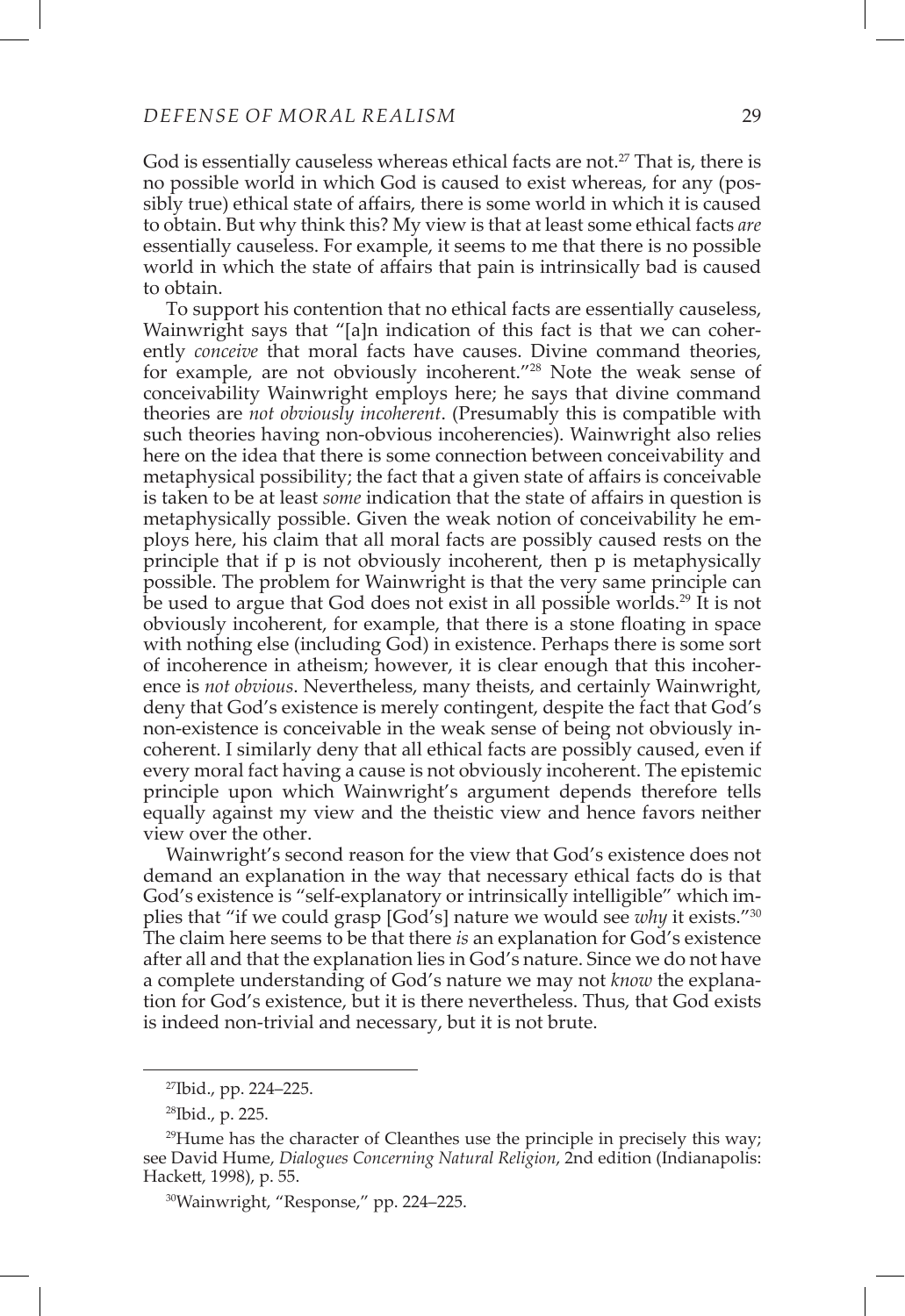It is not at all clear that this notion of a self-explanatory being is coherent.31 Wainwright himself remarks that the notion is "a bit opaque" but declares that it is "not obvious nonsense." This is hardly high praise, and in the context of worries about the relative "queerness" of my approach as compared with a theistic approach, the appeal to the obscure notion that God is a self-explanatory being hardly tips the scales in favor of the theistic approach. Even if coherent, the concept of a self-explanatory God is surely at least as mysterious as the bruteness of the ethical facts that it is supposed to help explain.

However, let us suppose that the concept of a self-explanatory being is coherent. Even with this assumption, Wainwright is still committed to the existence of non-trivial, necessary brute facts. The appeal to God's existence being self-explanatory seems merely to introduce a new non-trivial necessary truth into the picture: That God's nature has whatever mysterious feature(s) explains His existence. The presence of this remarkable property in the divine nature appears to lack an explanation.<sup>32</sup> Perhaps it will be suggested that the same feature of God that explains His existence also explains His possession of that very feature, in which case this feature explains its own presence in the divine nature. Even if this makes sense, it still implies that the fact that God has the feature in question is a brute fact, since that it is included in the divine nature is not explained by a *distinct* state of affairs. Thus, the theistic approach still includes at least one non-trivial, necessary brute fact, and hence I see no non-question-begging reason to accept Wainwright's contention that non-trivial, necessary *ethical* facts cannot be brute.

Still, even if not all non-trivial necessary ethical facts *need* external explanations, it might be suggested that a theory that *can* explain such facts is, all else equal, superior to a theory that cannot explain them. This observation points toward another possible reason to prefer a theistic approach to my own. Wainwright suggests that at least some theistic approaches can explain the supervenience of the moral on the non-moral and that this feature of such approaches gives them an advantage over theories (like mine) that cannot offer a deeper explanation for the supervenience. Wainwright points to Robert Adams's theory in *Finite and Infinite Goods* as an example of a theistic approach that offers a deeper explanation for the supervenience of the moral on the non-moral. However, it turns out that Adams's theory, like mine, entails the existence of brute ethical facts. To see this, we must examine some of the details of Adams's view.

Adams provides a sophisticated attempt to work out the idea that the Good = God. He proposes that God's nature is the standard of excellence and that other things are excellent in virtue of resembling the divine nature

<sup>&</sup>lt;sup>31</sup>For an argument that it is not, see John Morreall, "God as Self-Explanatory," *Philosophical Quarterly* 30 (July 1980), pp. 206–214. Some have construed a selfexplanatory being simply as one that exists in every possible world (see Laura Garcia, "Can There Be a Self-Explanatory Being?" *The Southern Journal of Philosophy* 14.4 [1986], pp. 479–488), but Wainwright's understanding of the concept obviously goes beyond this.

<sup>32</sup>See Morreall, "Self-Explanatory," p. 209.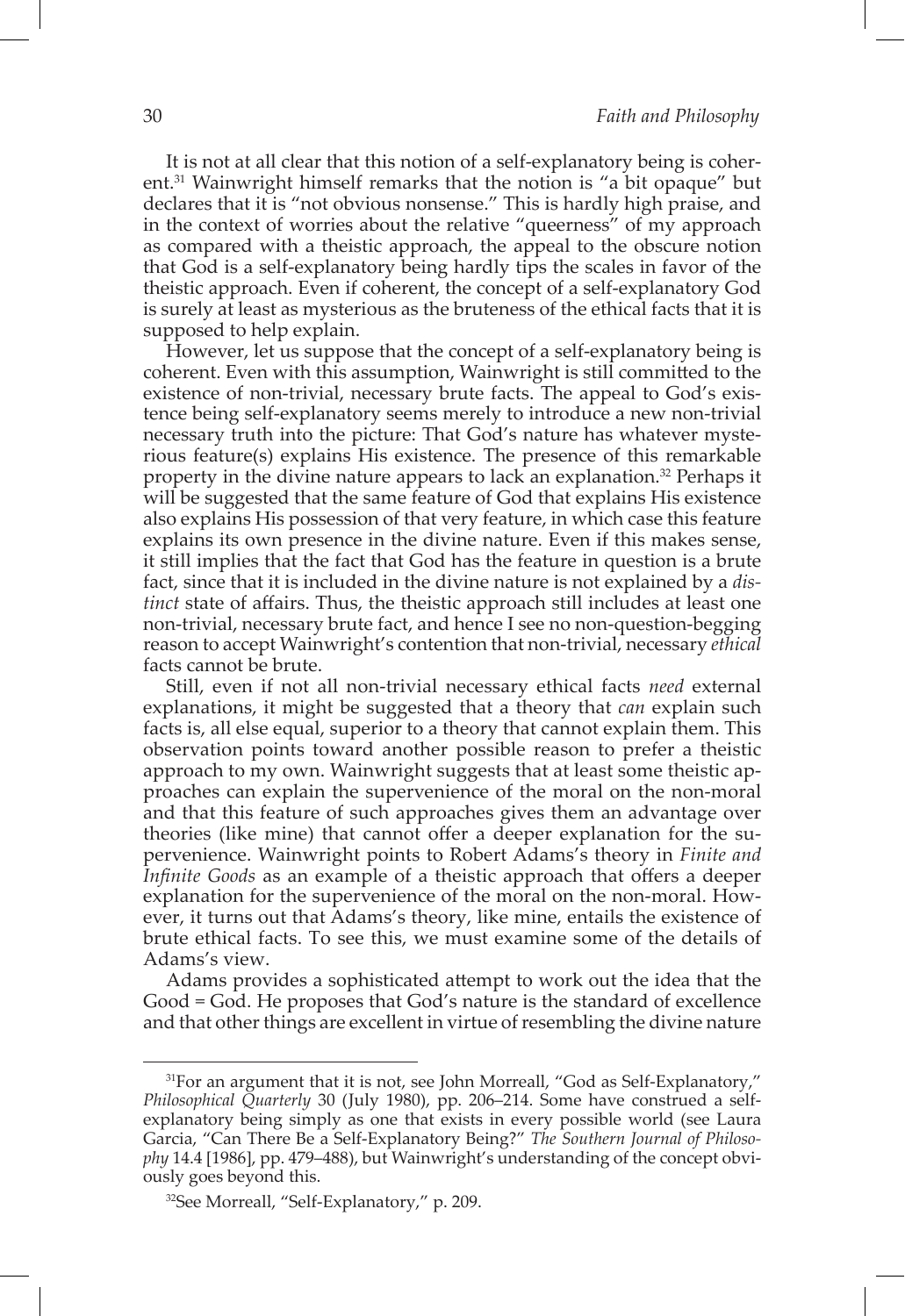(in the right way).<sup>33</sup> This divine nature exists necessarily.<sup>34</sup> The fact that the divine nature exists necessarily allegedly enables Adams's approach to account for the supervenience of the moral on the non-moral. Consider one of Wainwright's earlier examples: The supervenience of goodness upon the character of Marcus Aurelius. On Adams's approach, this supervenience is grounded in the resemblance between Marcus Aurelius's character and the necessarily existing divine nature.<sup>35</sup> To keep matters simple, let us suppose that the aspect of Aurelius's character that makes it good is mercifulness. On Adams's account, the supervenience of goodness on Marcus Aurelius's character is explained by the fact that the divine nature is essentially merciful. In any world in which Aurelius's character is merciful, that character resembles the divine nature and hence is (in one respect at any rate) good.36 In this way, Adams's theory may be able to provide a foundation for some substantive, necessary ethical facts. However, as I noted above, the theory also entails that there are some such facts that are brute, as I will now illustrate.

Adams's claim that the Good = God is modeled after another identity claim: that water =  $H_2O$ . One interesting feature of this second identity claim is that it is not true by definition; the meaning of the word 'water' includes nothing about its chemical composition, as shown by the fact that people used the word 'water' perfectly competently before the rise of modern chemistry. One lesson to be drawn from this example is that *meaning* of a given term does not always reveal the full *nature* of the thing to which the term refers.<sup>37</sup>

Adams argues that, in a somewhat similar fashion, although the meaning of the word 'good' includes nothing about God, it is nevertheless the case that the Good = God. So Adams's claim that the Good is God is a claim about the *nature* of the Good but is not at all a claim about the *meaning* of the word 'good' (or the word 'God'). Adams's account is reductive in that it implies that (at least some) ethical facts and properties *just are* supernatural facts and properties. Facts about finite goodness just are facts about a certain sort of resemblance to God, and facts about moral obligation just are facts about God's commands.<sup>38</sup>

Adams's view commits him to the existence of basic ethical facts in my sense—ethical facts that are substantive, metaphysically necessary, and brute. Among such facts are the following: That the Good exists, that the Good is loving, that the Good is merciful, and that the Good is

38Ibid., pp. 36 and 249–250.

<sup>33</sup>Robert Adams, *Finite and Infinite Goods: A Framework for Ethics* (Oxford: Oxford University Press, 1999), pp. 28–38.

<sup>34</sup>Ibid., pp. 47–49.

<sup>35</sup>Graham Oppy argues that theism in fact *cannot* explain the supervenience of the moral on the non-moral, but his argument seems to overlook an approach like Adams's according to which the supervenience is grounded in God's necessarily existing essential nature; see Oppy, *Gods*, pp. 354–356.

<sup>36</sup>While Wainwright emphasizes this aspect of Adams's view, Adams himself does not. He discusses supervenience only briefly and in passing; see Adams, *Finite and Infinite Goods*, p. 61.

<sup>37</sup>Ibid., pp. 15–16.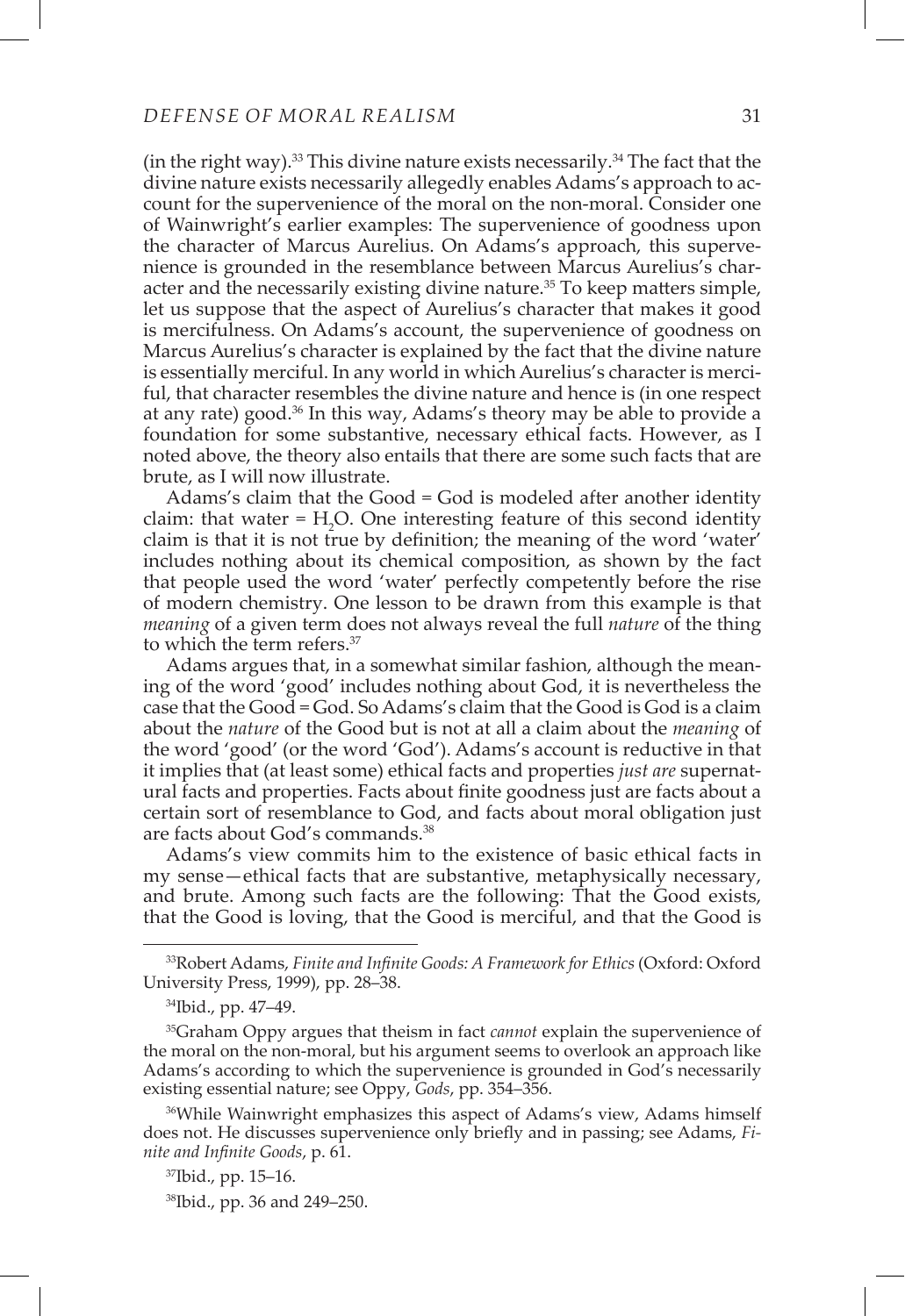just.<sup>39</sup> It might be thought that Adams's theory does provide a foundation for such ethical facts; doesn't the theory tell us, for instance, that the fact that the Good exists is grounded in the fact that God exists? The answer is no; since the Good *just is* God, the existence of God can hardly explain or ground the existence of the Good. In the context of Adams's view, the claim that God serves as the *foundation* of the Good is no more sensible than the claim that H<sub>2</sub>O serves as the *foundation* of water.<sup>40</sup> Indeed, once we see that, on Adams's view the Good = God, we see that Adams's theory entails that the Good has no external foundation, since God has no external foundation. It is not merely that Adams's view fails to specify where the Good came from; the theory implies that the Good did not come from anywhere.

The upshot is that while Adams's theory does explain some substantive, metaphysically necessary ethical facts, it does so by appealing to other substantive, metaphysically necessary *brute* ethical facts. I think this is a perfectly reasonable approach; indeed, although I will not argue for it here, I think it is the only sensible approach to ethics. My own view is that any ethical fact that can be explained at all is explained at least in part by other ethical facts. I take it that this is the sort of thing philosophers have in mind when they talk about a "fact/value gap" or the impossibility of deriving an 'ought' from an 'is.'<sup>41</sup>

The important thing to see here, however, is that Adams's theistic approach and my non-theistic approach have the same basic structure: Some ethical claims are taken as substantive, metaphysically necessary, and brute; all other ethical claims are explained, at least in part, by these basic ethical facts. Both approaches imply that there are basic ethical facts. So it is hard to see why my approach should be considered more mysterious or queer than that of Adams.

The conclusion of all of this is as follows. Let us suppose that the two options on the table are the following: (i) objective ethics has as its ultimate foundation some set of objective ethical facts, and (ii) objective ethics has as its ultimate foundation a necessarily existing perfect person. Both approaches ultimately ground objective morality on substantive, necessary brute facts. Indeed, Adams's version of option (ii) grounds objective morality on substantive, necessary brute *ethical* facts. There may be a good reason to prefer one of these views over the other, but, as far as I can see, such a reason is not to be found in the issues of supervenience, explanation, and conceivability that have been considered in the present section.

#### *4. Mysterious, Floating Values*

Wainwright is not the only theist to suggest that there is something problematic about the sort of approach I favor. William Craig and J. P. Moreland

<sup>&</sup>lt;sup>39</sup>Or, allowing for Wainwright's proposal discussed above, that the Good's nature explains its existence.

<sup>&</sup>lt;sup>40</sup>I take it that the uselessness of answering the question "why is there water?" with "because there is  $H_2O''$  is obvious.

<sup>41</sup>Adams's view shows that these slogans are overly simple. On Adams's view some facts *are* values, and some "ought"s are "is"es.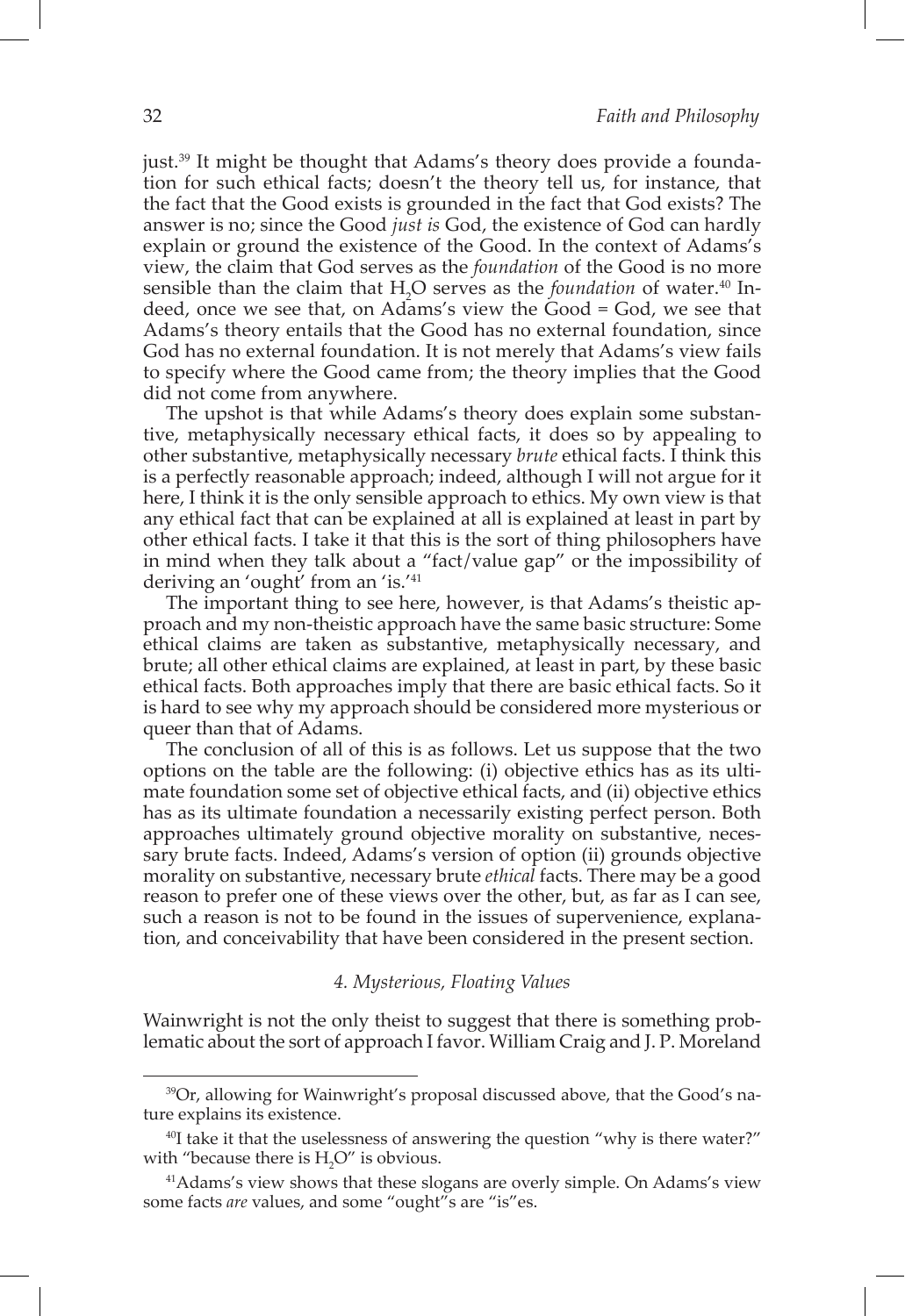consider and criticize a view they label "atheistic moral realism." This view is at least in the same ballpark as my view. They characterize it this way:

Atheistic moral realists affirm that objective moral values and duties do exist and are not dependent on evolution or human opinion, but they also insist that they are not grounded in God. Indeed, moral values have no further foundation. They just exist.<sup>42</sup>

Craig and Moreland criticize this view as follows:

It is difficult, however, even to comprehend this view. What does it mean to say, for example, that the moral value *justice* just exists? It is hard to know what to make of this. It is clear what is meant when it is said that a person is just; but it is bewildering when it is said that in the absence of any people, *justice* itself exists. Moral values seem to exist as properties of persons, not as mere abstractions—or at any rate, it is hard to know what it is for a moral value to exist as a mere abstraction. Atheistic moral realists seem to lack any adequate foundation in reality for moral values but just leave them floating in an unintelligible way.<sup>43</sup>

This passage suggests a number of objections to atheistic moral realism. It should be noted that some of these objections would tell against a view like that of Adams. This is problematic for Craig and Moreland, as they routinely turn to Adams to handle objections to their own theistic version of moral realism.44 One objection suggested here is based on the principle that all values are properties of persons. Adams's view violates this principle in identifying the Good with God; the Good, a value, is declared to be not a property of a person but rather an actual person.<sup>45</sup> Another objection suggested by this passage is that all values must have a foundation and cannot simply "float." If the idea is that values must be anchored in something external to themselves, then Adams's view also violates this principle. As noted in the previous section, Adams's view implies that at least one value (the Good) has no external foundation.

Still, the meat of the concern in the passage seems to be about the coherence or intelligibility of atheistic moral realism. Craig and Moreland puzzle over the concept of justice in particular; how can justice "just exist" as a "mere abstraction"? On my view, among the entities that "just exist" are states of affairs and properties, as they are understood by a number of contemporary philosophers, including Alvin Plantinga. With respect to

<sup>42</sup>Moreland and Craig, *Christian Worldview*, p. 492.

<sup>43</sup>Ibid.; also see Craig and Sinnott-Armstrong, *God?*, p. 19.

<sup>44</sup>See, for example, Craig and Sinnott-Armstrong, *God?*, pp. 68–69; and J. P. Moreland, *Scaling the Secular City: A Defense of Christianity* (Grand Rapids, MI: Baker Books, 1987), p. 129.

<sup>45</sup>See Adams, *Finite and Infinite Goods*, p. 42. Craig emphasizes that God cannot be both a person and a property in Paul Copan and William Lane Craig, *Creation Out of Nothing: A Biblical, Philosophical, and Scientific Exploration* (Grand Rapids, MI: Baker Academic, 2004), pp. 177–180.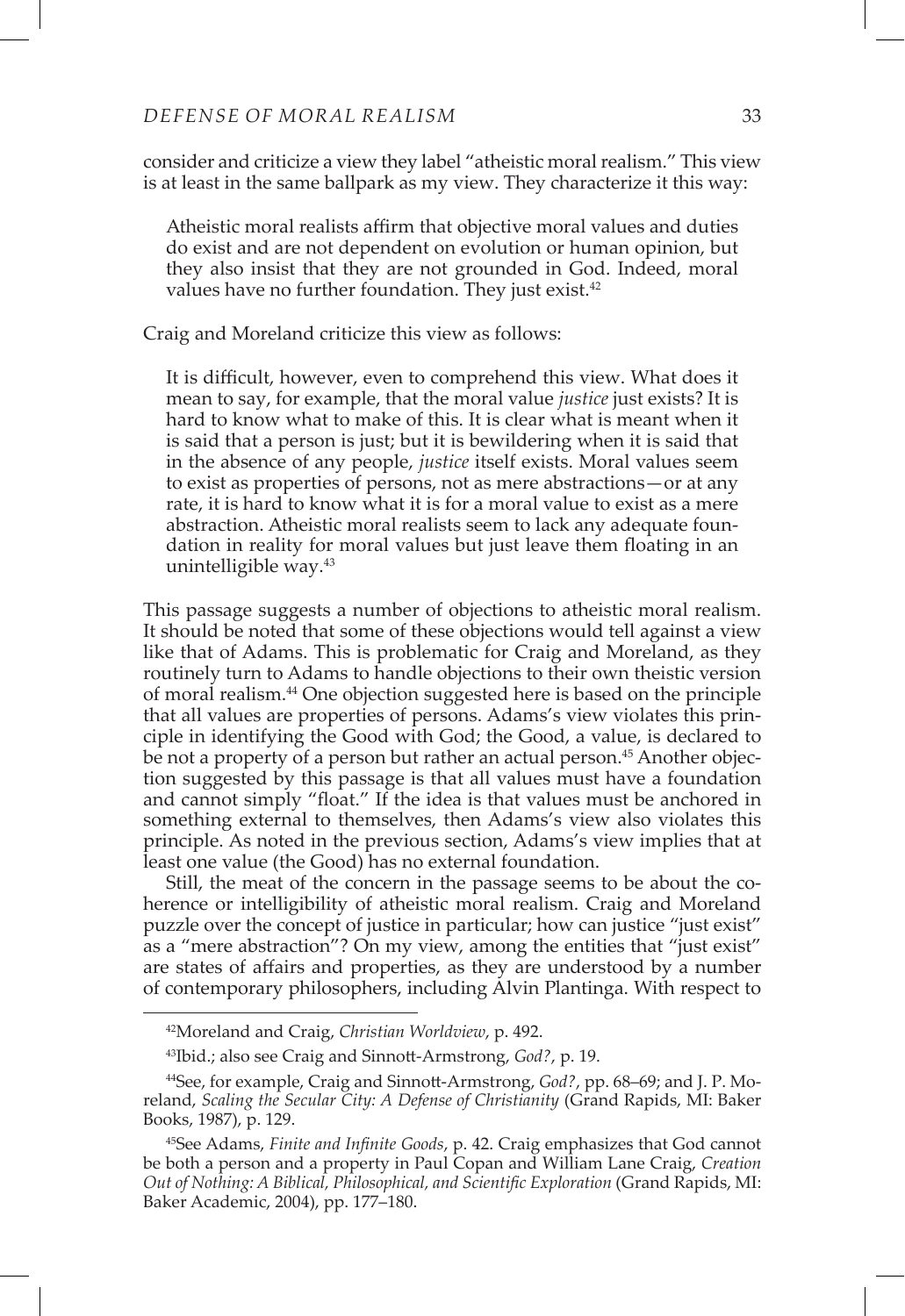justice, my view is that there are various obtaining states of affairs concerning justice, and that when individual people have the property of being just, it is (in part) in virtue of the obtaining of some of these states of affairs. For instance, I hold that *it is just to give people what they deserve*; thus, anyone who gives others what they deserve thereby instantiates the property of justice. The state of affairs that *it is just to give people what they deserve* obtains whether or not any people actually exist, just as various states of affairs about dinosaurs obtain even though there are no longer any dinosaurs. In this way, my approach cashes out the idea of justice "just existing" in terms of facts about justice. This approach is perfectly intelligible and coherent and no more posits mysterious, floating entities than does any view committed to the existence of properties and states of affairs.

My view does violate the principles that (i) all values are properties of persons and (ii) all values have external foundations.46 I suggest that the lesson to be drawn from this is that (i) and (ii) are false; certainly Craig and Moreland provide no arguments for such principles. Moreover, Adams's approach, to which Craig and Moreland often appeal, also violates both principles. Finally, the approach that Craig explicitly endorses violates the second principle, as we will see in the following section. It turns out that Adams, Craig, Moreland, and I are all committed to the existence of basic ethical facts. If this is right, then none of us can reasonably criticize the approach of the other on the grounds that it posits values with no external foundation.

#### *5. Rights and Duties without God*

The deist Thomas Jefferson wrote in the Declaration of Independence that all men "are endowed by their Creator with certain unalienable Rights."<sup>47</sup> Some have suggested that the presence of a divine Creator is an essential component of this equation; without such a Creator, human beings would lack moral rights and duties altogether.

Craig urges this sort of argument on a variety of grounds. In a debate with the atheist Walter Sinnott-Armstrong, he says this:

[I]f there is no God, then what's so special about human beings? They're just accidental by-products of nature that have evolved relatively recently on an infinitesimal speck of dust lost somewhere in a hostile and mindless universe and that are doomed to perish individually and collectively in a relatively short time. On the atheistic view, some action, say, rape, may not be socially advantageous, and so in the course of human development has become taboo; but that does absolutely nothing to prove that rape is really wrong. On the atheistic view, there's nothing really *wrong* with your raping someone.<sup>48</sup>

<sup>46</sup>I assume here that 'value' is construed broadly to include ethical facts.

<sup>47</sup>For Jefferson's deism, see R. B. Bernstein, *Thomas Jefferson* (Oxford: Oxford University Press, 2003), pp. 139–140 and 179.

<sup>48</sup>Craig and Sinnott-Armstrong, *God?*, p. 18.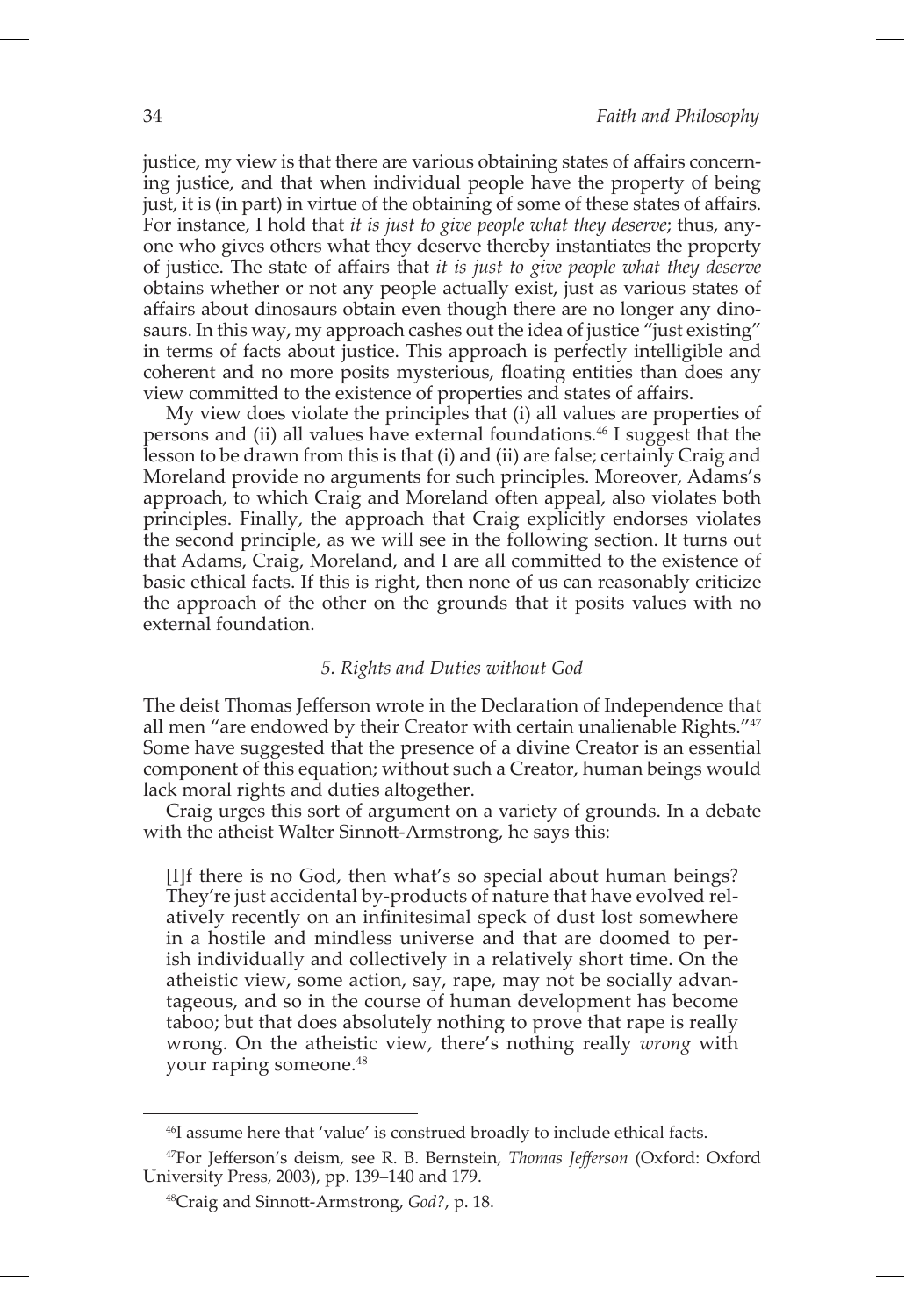## *defense of moral realism* 35

Elsewhere, Craig bluntly asserts that "on atheism, we are just animals, and animals don't have moral duties."49 In earlier writing, he characterizes human life in a godless universe as "not qualitatively different from that of a dog" and man as "a freak of nature . . . a lump of slime that evolved into rationality."<sup>50</sup>

These arguments take the following form: If God does not exist, then human beings are just Xs, and Xs don't have moral rights or duties. Let us examine the first premise of this line of reasoning. Spelled out more fully, the claim is that without God, human beings are Xs—and they are *nothing more* than Xs. The second component of this claim is both essential to Craig's argument and dubious.

Consider the first argument quoted above. It runs as follows: Without God, human beings are accidental, evolved, mortal, short-lived products of nature—and human beings are nothing more than this.<sup>51</sup> This is about as plausible as the claim that according to theism, God is a necessarily existing being—and nothing more than this. While it is true that according to theism, God is a necessarily existing being, theists maintain that there is much more to God than this. Similarly, while contemporary atheists typically maintain that human beings are accidental, evolved, mortal, and relatively short-lived, they also maintain that there is much more to human beings than this. They can reason, suffer, fall in love, set goals for themselves, and so on. Therefore, it is open to the atheist to maintain that it is precisely the sorts of non-moral properties of human beings that Craig implicitly denies in his "nothing more than" characterization of humans in a godless universe that ground human moral rights and obligations.

It may be that Craig means to suggest that human beings can have certain rights-grounding non-moral features only if God exists. C. S. Lewis, for example, maintained that the human capacity to reason requires the existence of an eternal, self-existent, rational being.<sup>52</sup> If this is what is going on, then this aspect of Craig's moral argument really collapses into another kind of argument altogether. It is one thing to claim that without God, humans can reason but nevertheless lack moral rights; it is something else altogether to claim that without God, humans cannot reason and consequently lack moral rights. Here I will consider only the first sort

<sup>49</sup>Ibid.; also see Moreland and Craig, *Christian Worldview*, p. 492.

<sup>50</sup>William Lane Craig, *Reasonable Faith*, revised edition (Wheaton, IL: Crossway Books, 1994), pp. 62–63.

<sup>51</sup>It is worth noting here that "accidental" must be understood as synonymous with "not a result of intentional design" but not with "a result of entirely random processes." According to contemporary evolutionary theory, evolutionary processes are not, contrary to popular mischaracterizations, entirely chance-driven. Rather, they are driven by a combination of chance and necessity; see Ernst Mayr, *What Evolution Is* (New York: Basic Books, 2001), pp. 119–120.

<sup>52</sup>See C. S. Lewis, *Miracles: A Preliminary Study* (New York: HarperCollins, 2001), pp. 43–44. For useful philosophical examinations of this argument, see Victor Reppert, *C. S. Lewis's Dangerous Idea* (Downers Grove, IL: InterVarsity Press, 2003); and Erik Wielenberg, *God and the Reach of Reason* (New York: Cambridge University Press), pp. 93–108.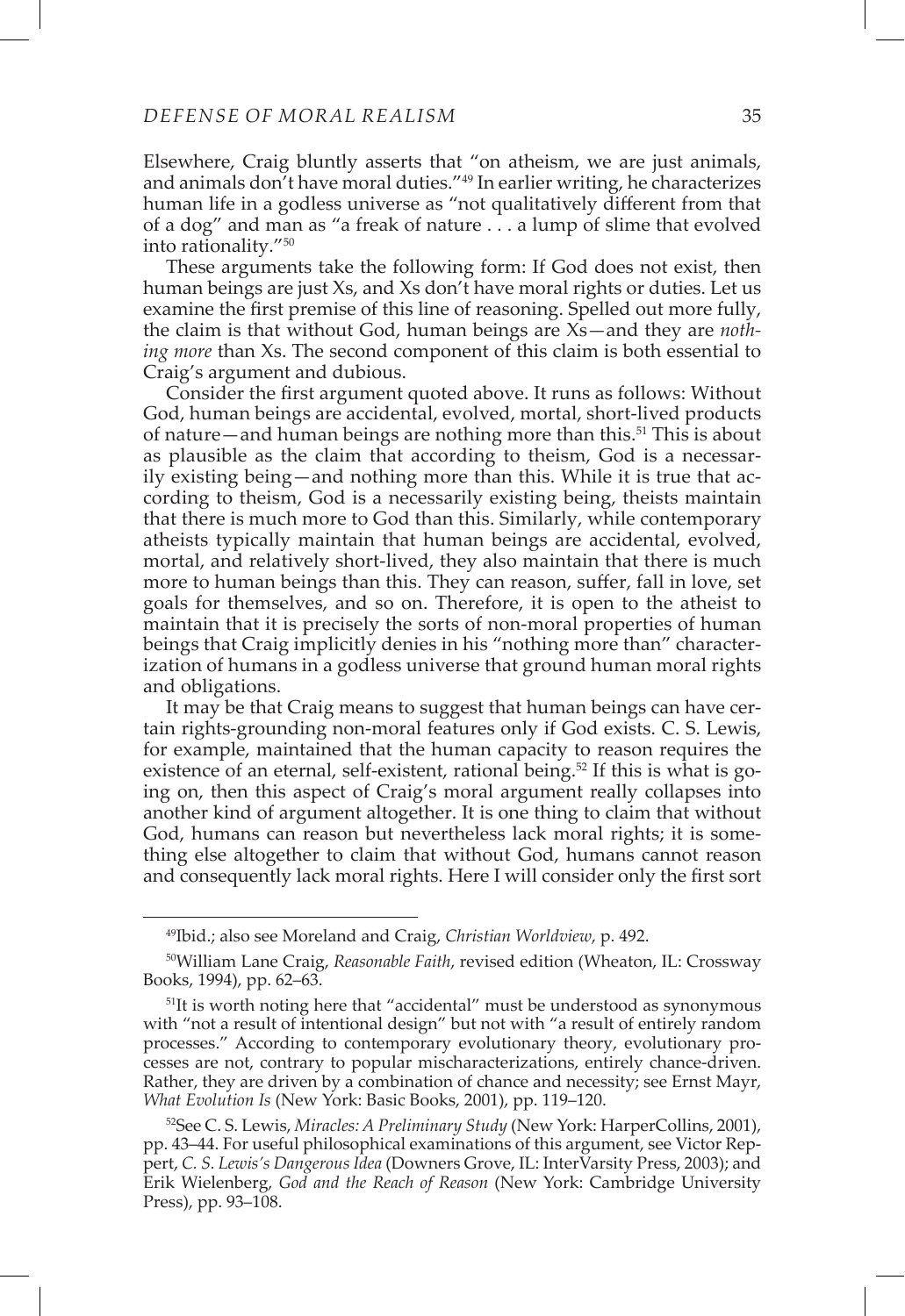of argument. This is not because I think that arguments of the second sort are not worth considering, but rather because the focus of this paper is the moral argument, and arguments of the second sort are, at bottom, not moral arguments at all.<sup>53</sup>

Sinnott-Armstrong takes Craig to be giving the first kind of argument and adopts the very strategy I described above. He suggests that the nonmoral differences between human beings and other animals ground moral differences between humans and other animals:

[L]ower animals . . . are not moral agents. They do not make free choices. Their actions are not determined by any conception of what is moral or not. That explains why moral rules and principles do not apply to lower animals any more than they apply to avalanches that kill people.<sup>54</sup>

With respect to the wrongness of rape, Sinnott-Armstrong says, "[w]hat makes rape immoral is that it harms *the victim* in terrible ways. The victim feels pain, loses freedom, is subordinated, and so on. These harms are not justified by any benefits to anyone."<sup>55</sup> Sinnott-Armstrong thus seeks to explain the wrongness of rape by implicitly appealing to a moral principle, a principle along the lines of this one: Any action that involves knowingly inflicting suffering, subordination, and a loss of freedom on another without producing any outweighing benefits is morally wrong. Such a principle strikes me as quite plausible.

Craig's critique of Sinnott-Armstrong's response has two main elements. First, he questions whether the moral principle to which Sinnott-Armstrong appeals holds in the context of atheism: "[G]iven atheism, why think that it is true? Why, given atheism, think that inflicting harm on other people would have any moral dimension at all?"<sup>56</sup> This amounts to a demand that Sinnott-Armstrong provide a foundation for the moral principle that he relied on to explain the wrongness of rape—and that he do so *as an atheist*, that is, without an appeal to God or related phenomena. This response reveals an assumption that underlies much of Craig's criticism of non-theistic approaches to moral realism: Objective morality requires a foundation external to itself.<sup>57</sup> But why accept such an assumption? Another possibility is a view like mine, according to which all (non-brute) ethical facts rest at least in part on a set of basic

56Ibid., p. 67.

<sup>53</sup>For a sketch of the second kind of argument, see Paul Copan, "The Moral Argument," in *The Rationality of Theism*, ed. Paul Copan and Paul K. Moser (New York: Routledge, 2003), pp. 157–160.

<sup>54</sup>Craig and Sinnott-Armstrong, *God?*, p. 34. In endorsing Sinnott-Armstrong's reply to Craig here, I do not mean to suggest that Sinnott-Armstrong would accept the meta-ethical view I am defending in this paper. But Sinnott-Armstrong's reply is, as far as I can see, compatible with my view.

<sup>55</sup>Ibid.

<sup>57</sup>See, for example, Craig's concluding remarks in his 1991 debate with Kai Nielsen at: www.leaderu.com / offices / billcraig / docs / craig-nielsen7.html (accessed 5 / 22 / 08); and Craig, "Reply," in Wallace, *Craig-Flew Debate*, p. 171.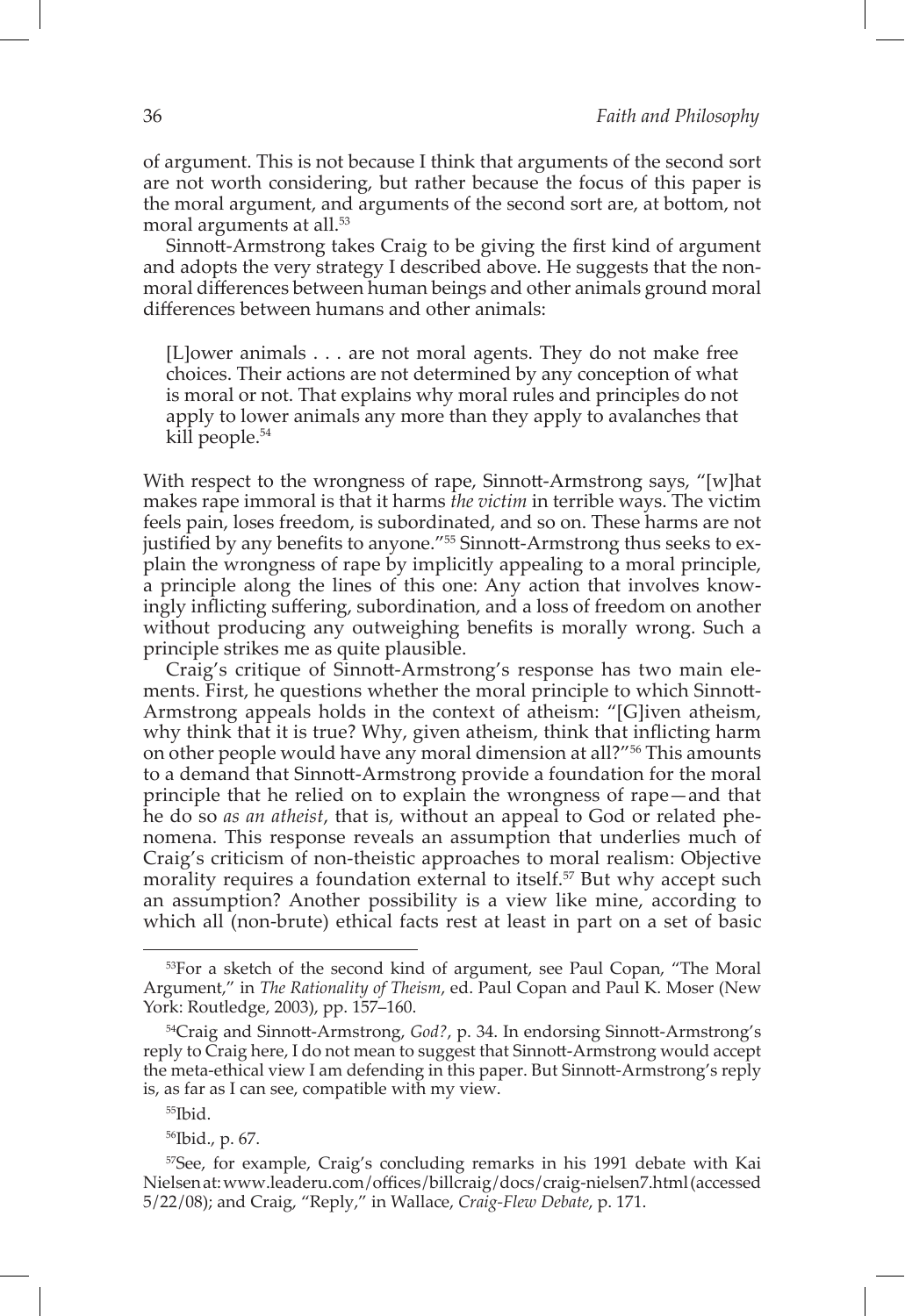ethical facts. Such basic ethical facts are the axioms of morality and, as such, do not have an external foundation. Rather, they *are* the foundation of morality.

The second element of Craig's critique of Sinnott-Armstrong's discussion of the wrongness of rape is a charge of circularity: "[A]ren't we presupposing morality in trying to ground morality? We're saying that an action is morally unjustified if it causes harm that is morally unjustified—no duh!"58 Sinnott-Armstrong tried to account for the truth of one ethical fact (the wrongness of rape) by appealing to another, more general ethical fact. Craig's characterization of this response as *circular* is surely off the mark; if explaining the truth of a given fact of a particular type by appealing to a more general fact of the same type constitutes an objectionable form of circularity, then objectionable circularity is far more widespread than anyone realizes. Craig's characterization of Sinnott-Armstrong's response as "presupposing morality in trying to ground morality" is also inaccurate. Sinnott-Armstrong is not trying to "ground morality" at all; he is trying to account for the moral wrongness of rape. Craig's mischaracterization here is further evidence that what underlies his position is the assumption that objective morality requires a foundation external to itself.

The discussion of this section so far serves to highlight the centrality of the assumption that objective morality requires an external foundation to Craig's overall attack on atheistic moral realism. I have two main criticisms of Craig's reliance on this principle. First, Craig assumes it without argument and hence simply begs the question against a view like mine. Second, and more importantly, Craig's own approach to objective morality violates this very principle, as I will now show.

In the debate with Sinnott-Armstrong, Craig suggests that "our moral duties are grounded in the commands of a holy and loving God . . . His nature expresses itself toward us in the form of moral commands which, issuing from the Good, become moral duties for us."<sup>59</sup> This explanation of the origin of our moral duties depends on an ungrounded ethical fact, something along these lines: If the Good commands you to do something, then you are morally obligated to do it. The atheist might well ask: What is the grounding for *this* ethical claim? Does it simply float mysteriously in an unintelligible way?

When explaining how God provides an adequate foundation for objective morality, Craig and Moreland, like Wainwright, look to the view of Adams.<sup>60</sup> We have already seen that Adams's view rests on a number of substantive, metaphysically necessary brute ethical facts. Here we may also observe that, like Craig's brief account of divine command theory, Adams's much more developed version of divine command theory relies on ethical claims for which no further explanation is provided, including the following: (i) Only good social relationships can generate morally good reasons to obey commands, (ii) the better the character of the commander, the more reason there is to obey his or her commands, and (iii) the better

<sup>58</sup>Craig and Sinnott-Armstrong, *God?*, p. 68.

<sup>59</sup>Ibid., 68–69.

<sup>60</sup>See, for example, ibid.; and Moreland, *Secular City*, p. 129.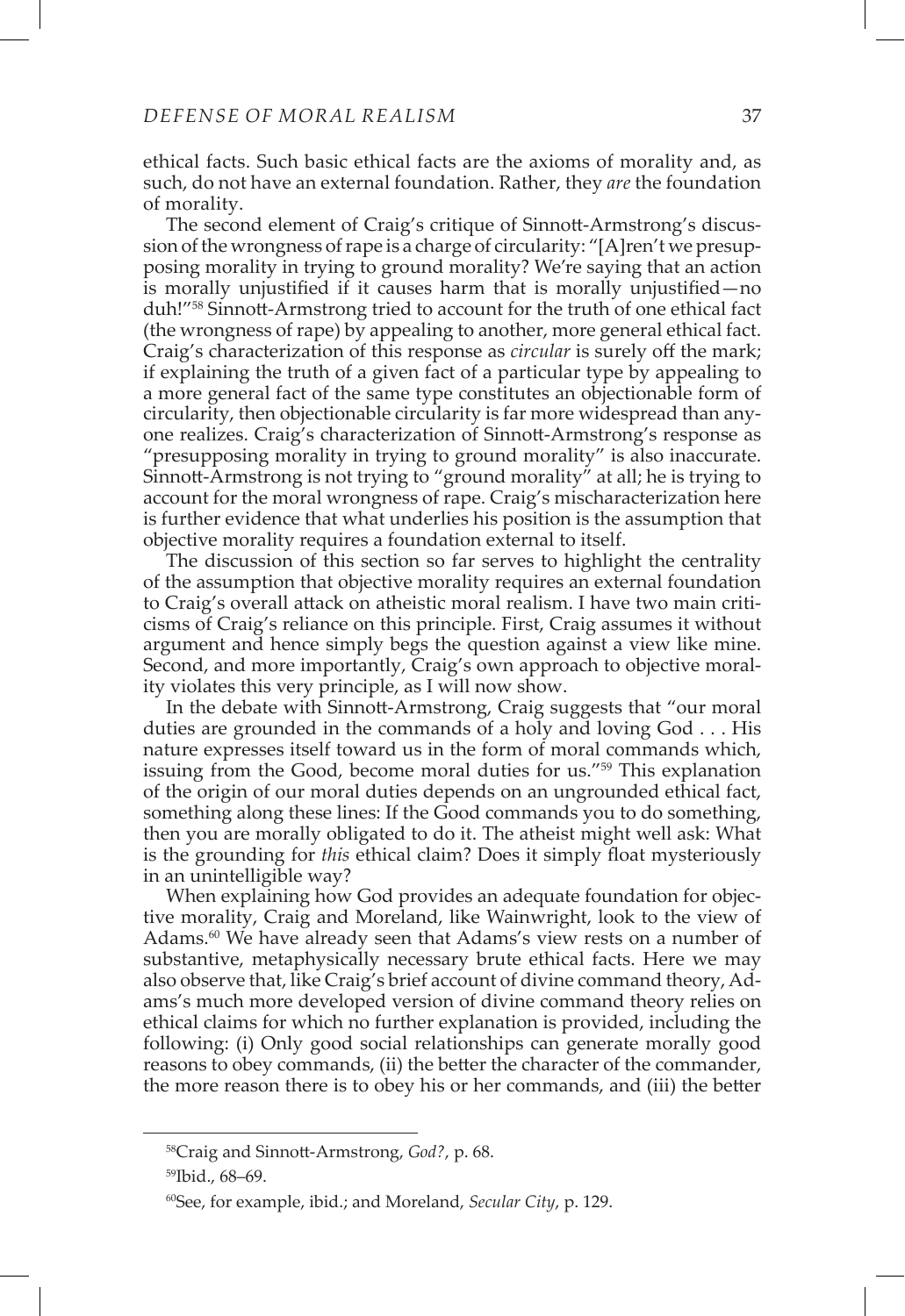the command itself, the more reason there is to obey it.<sup>61</sup> My point is not that the ethical claims Adams appeals to are false or implausible but rather that Adams provides no explanation for them. Within his system, they appear to be brute ethical facts. This is not particularly surprising; as Ralph Cudworth pointed out in the seventeenth century,

that we should be obliged to obey . . . must proceed from . . . the right or authority of the commander, which is founded in natural justice and equity, and an antecedent obligation to obedience in the subjects. Which things are not made by laws, but presupposed before all laws to make them valid.<sup>62</sup>

Cudworth's point: God's ability to impose obligations by way of His commands depends on the truth of certain ethical facts that are not themselves grounded in God. At least in the case of the accounts of Craig and Adams, Cudworth is right.63 Therefore, if Sinnott-Armstrong is guilty of "presupposing morality in trying to ground morality," then Craig and Adams, and consequently Moreland as well, are similarly guilty. Both sides appeal to ethical claims for which they provide no foundation.

This reveals the hollowness of the following complaint raised by Craig against theories of the sort I am defending in this paper:

[M]y experience with such theories is that they inevitably just assume gratuitously that on a naturalistic view of man, some feature of human existence, say, pleasure, is an intrinsic good, and then proceed from there. *But the advocates of such theories are typically at a loss to justify their starting point*. If their approach to meta-ethical theory is to be . . . 'serious metaphysics' rather than just 'a shopping list' approach, whereby one simply helps oneself to the supervenient moral properties needed to do the job, then some sort of explanation is required for why moral properties supervene on certain natural states.<sup>64</sup>

Notice the demand that proponents of non-theistic meta-ethical theories justify their starting points by providing explanations for their foundational ethical claims. This demand is reasonable only if there can be no basic ethical facts. However, not only does Craig fail to provide any good reason to think that there cannot be any basic ethical facts, his own theistic approach to morality depends on such facts. Therefore, both parties to the debate are stuck with a "shopping list" approach; the only difference

64Craig, "Reply," in Wallace, *Craig-Flew Debate*, p. 171, emphasis added.

<sup>61</sup>See Adams, *Finite and Infinite Goods*, pp. 244–245. It might be suggested that the three ethical claims listed here are analytic, to which I offer a two-fold reply: (i) No they are not, and (ii) even if they are, Adams is nevertheless committed to the existence of non-analytic, necessary brute ethical facts, as I argued in section 3 above.

<sup>62</sup>Ralph Cudworth, *A Treatise Concerning Eternal and Immutable Morality* (Cambridge: Cambridge University Press, 1996), p. 18. Mackie makes a similar point; see Mackie, *Miracle of Theism*, pp. 114–115.

<sup>&</sup>lt;sup>63</sup>Cudworth's point applies to Swinburne's version of divine command theory as well; see Swinburne, *Coherence of Theism*, pp. 204–209.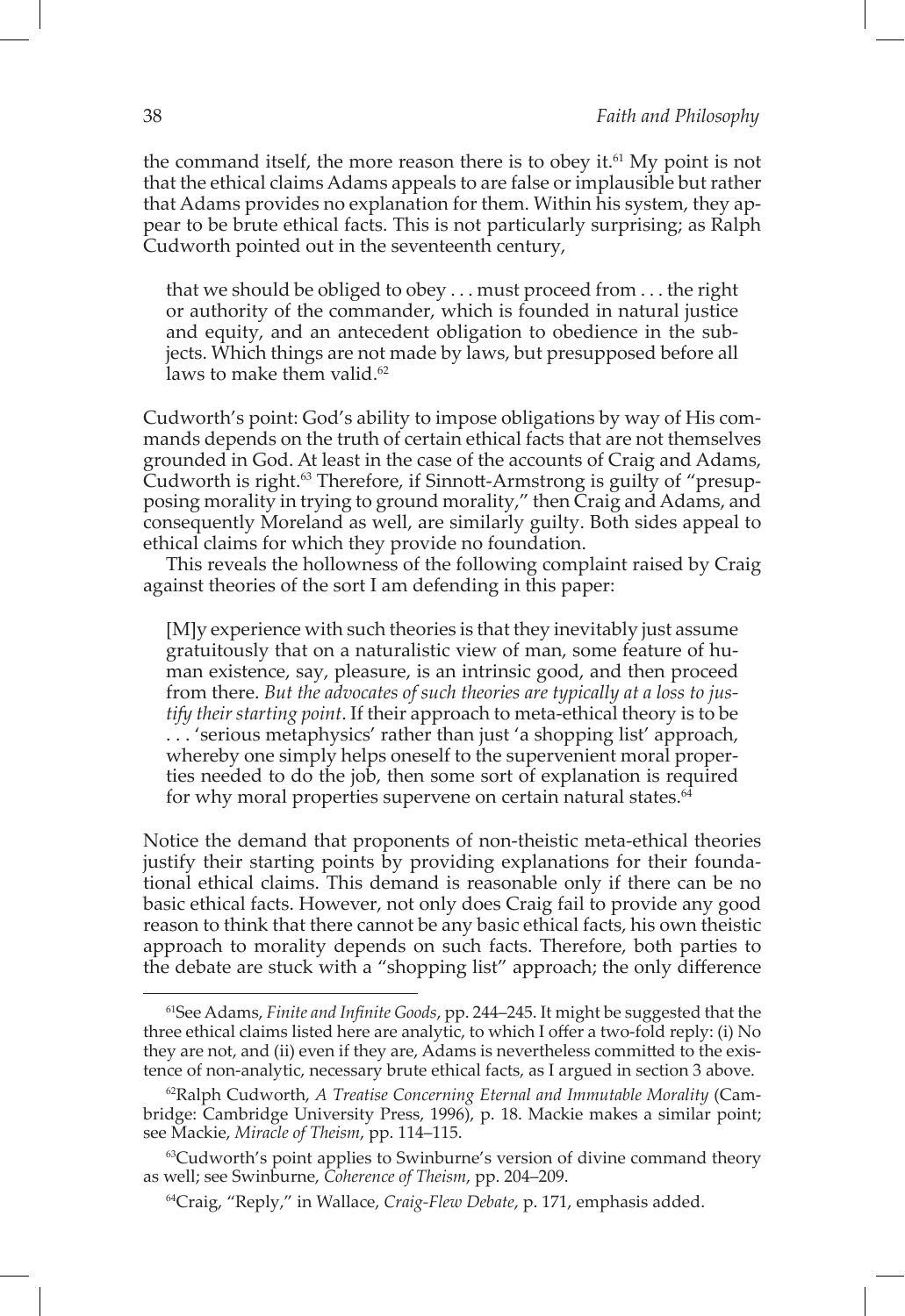between them is the contents of their respective lists. Craig at one point seems at least implicitly to acknowledge this:

The question might be pressed as to why God's nature should be taken to be definitive of goodness. But, unless, we are nihilists, we have to recognize some ultimate standard of value, and God seems to be the least arbitrary stopping point.<sup>65</sup>

Once we get past all the talk of unintelligible floating values, circularity, gratuitousness, and shopping lists, it turns out that Craig's position is simply that the brute ethical facts posited by theistic approaches like his own are less arbitrary than the brute ethical facts posited by non-theistic approaches to ethics. Let us, therefore, put to rest once and for all the demand that non-theists ground all of their ethical claims. Neither a theist like Craig nor an adherent of my version of non-theistic moral realism can satisfy this demand.

In the passage just quoted Craig claims that nihilism is false only if there is a single ultimate standard of value. This is mere question-begging; my view posits no such single standard and yet is incompatible with nihilism. What may be true is that nihilism is false only if there are basic ethical facts. But this principle makes no trouble for my view. Craig goes on to say this:

God's nature is singularly appropriate to serve as [an ultimate standard of value] because, by definition, He is a being *worthy of worship*. And only a being which is the locus and source of all value is worthy of worship.<sup>66</sup>

The claim here appears to be that part of the *meaning* of the word 'God' is 'a being worthy of worship.' From this it follows that the central brute fact of traditional monotheism—that God exists—*includes* the fact that there is a being worthy of worship, thereby rendering this fact brute as well. But that there is a being *worthy* of worship is an ethical fact; in the passage just quoted, Craig thus commits himself once more to the existence of substantive, metaphysically necessary brute ethical facts.

It is somewhat misleading to characterize theorists like Adams and Craig as providing a theistic *foundation* for objective morality. This characterization can easily give the impression that, on their approaches, *all* objective ethical facts are *explained* by God. But this is not at all the case. What is really going on is that *some* objective ethical facts are explained by appeal to *other* basic ethical facts (*some* of which are *also* supernatural facts). Adams, Craig, and I all agree, then, that objective morality is somehow built into reality. We all posit a moral foundation of substantive, metaphysically necessary brute ethical facts. They *also* see divinity as built into reality, whereas I do not. But it is a mistake to think that on their approaches, the divinity that is built into reality provides a complete external

<sup>65</sup>Ibid., p. 173.

<sup>66</sup>Ibid. Also see Craig and Sinnott-Armstrong, *God?*, p. 69.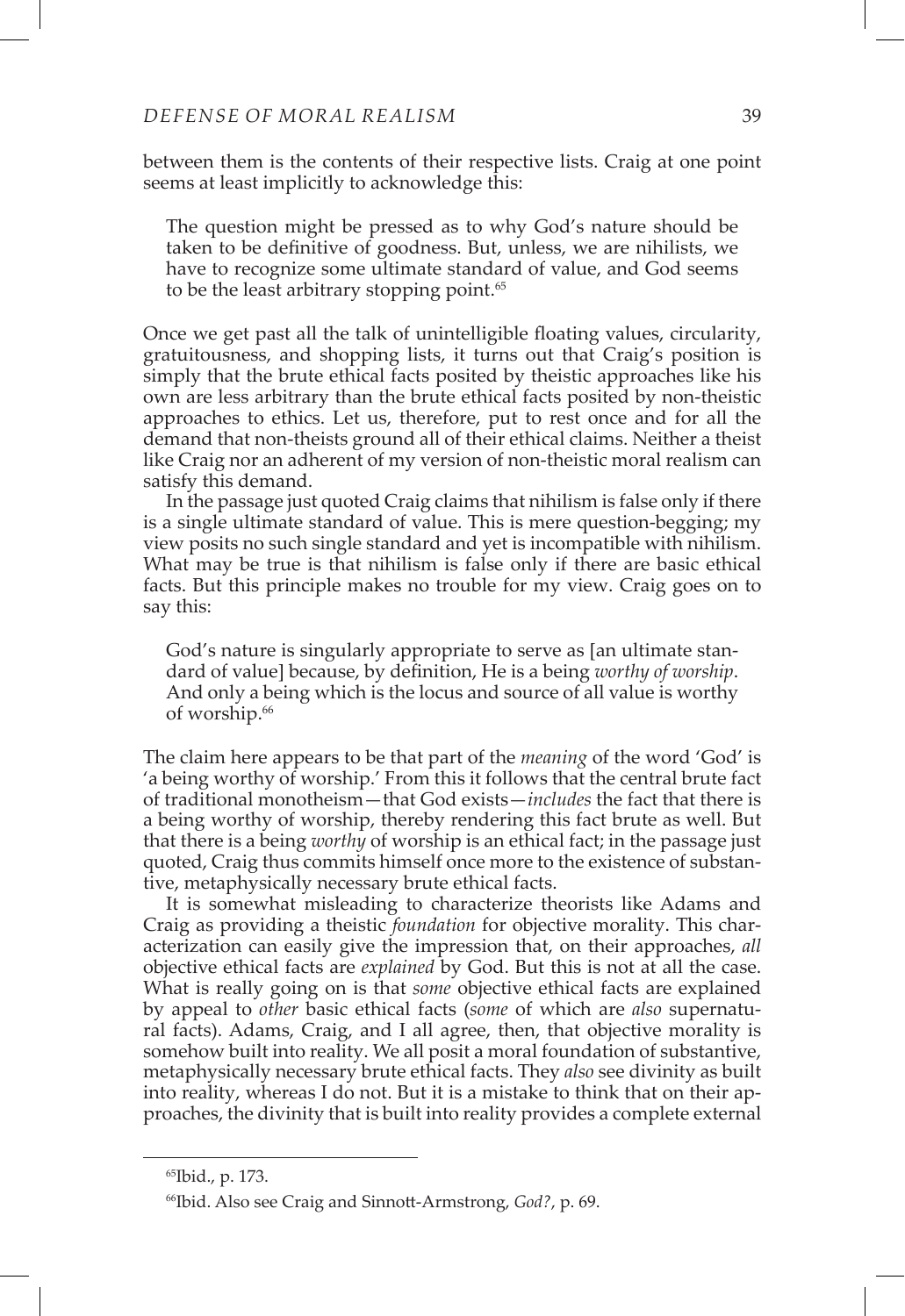foundation for objective morality. On both types of views, the bottom floor of objective morality rests ultimately on nothing.

The ethical shopping list of Adams, Craig, and Moreland contains items like this: (a) there is a being that is worthy of worship, (b) if the Good commands you to do something, then you are morally obligated to do it, and (c) the better the character of the commander, the more reason there is to obey his or her commands. My ethical shopping list contains items like this: (d) pain is intrinsically bad, (e) inflicting pain just for fun is morally wrong, and (f) it is just to give people what they deserve. None of us can provide an external foundation for every item on our list; each of our lists contains some brute ethical facts.

In light of this, one can perhaps forgive the non-theistic moral realist for being somewhat underwhelmed by the argument that endorsing *that there is a being worthy of worship* as a basic ethical fact is *less arbitrary* than, say, endorsing *that pleasure is an intrinsic good* as a basic ethical fact. If Craig and Moreland's support for the premise that the existence of objective ethical facts requires the existence of God boils down to the claim that (a)–(c) are less arbitrary than  $(d)$ – $(f)$ , then their moral argument for the existence of God is on shaky ground indeed.

With these points firmly in mind, let us return to the issue that launched this discussion: the source of human moral rights and obligations. What is it? I propose the following answer: Necessarily, any being that can reason, suffer, experience happiness, tell the difference between right and wrong, choose between right and wrong, and set goals for itself has certain rights, including the rights to life, liberty, and the pursuit of happiness, and certain obligations, including the duty to refrain from rape (in typical circumstances). $67$  Evolutionary processes have produced human beings that can reason, suffer, experience happiness, tell the difference between right and wrong, choose between right and wrong, and set goals for themselves. In this way, evolutionary processes have endowed us with certain unalienable rights and duties. Evolution has given us these moral properties by giving us the non-moral properties upon which they supervene. And if, as I believe, there is no God, then it is in some sense an accident that we have the moral properties that we do. But that they are accidental in origin does not make these moral properties unreal or unimportant.<sup>68</sup>

#### *6. Conclusion*

Atheism and amorality are often linked in popular thought. I believe this is a mistake. In this paper I have sought to present a plausible version of non-theistic moral realism and defend it against a variety of objections. The arguments of this paper, if successful, should cast doubt on the view that atheism and moral realism are at odds with each other—or should at

<sup>67</sup>Note that this principle specifies only a *sufficient* condition for the possession of certain rights and duties, not a necessary condition.

<sup>68</sup>Against this sort of approach, Copan offers the slogan: "From valuelessness, valuelessness comes" (Copan, "Moral Argument," in Copan and Moser, *Rationality of Theism*, p. 159). This slogan is catchy, but terribly question-begging. I offer my own slogan in its place: From valuelessness, value sometimes comes.